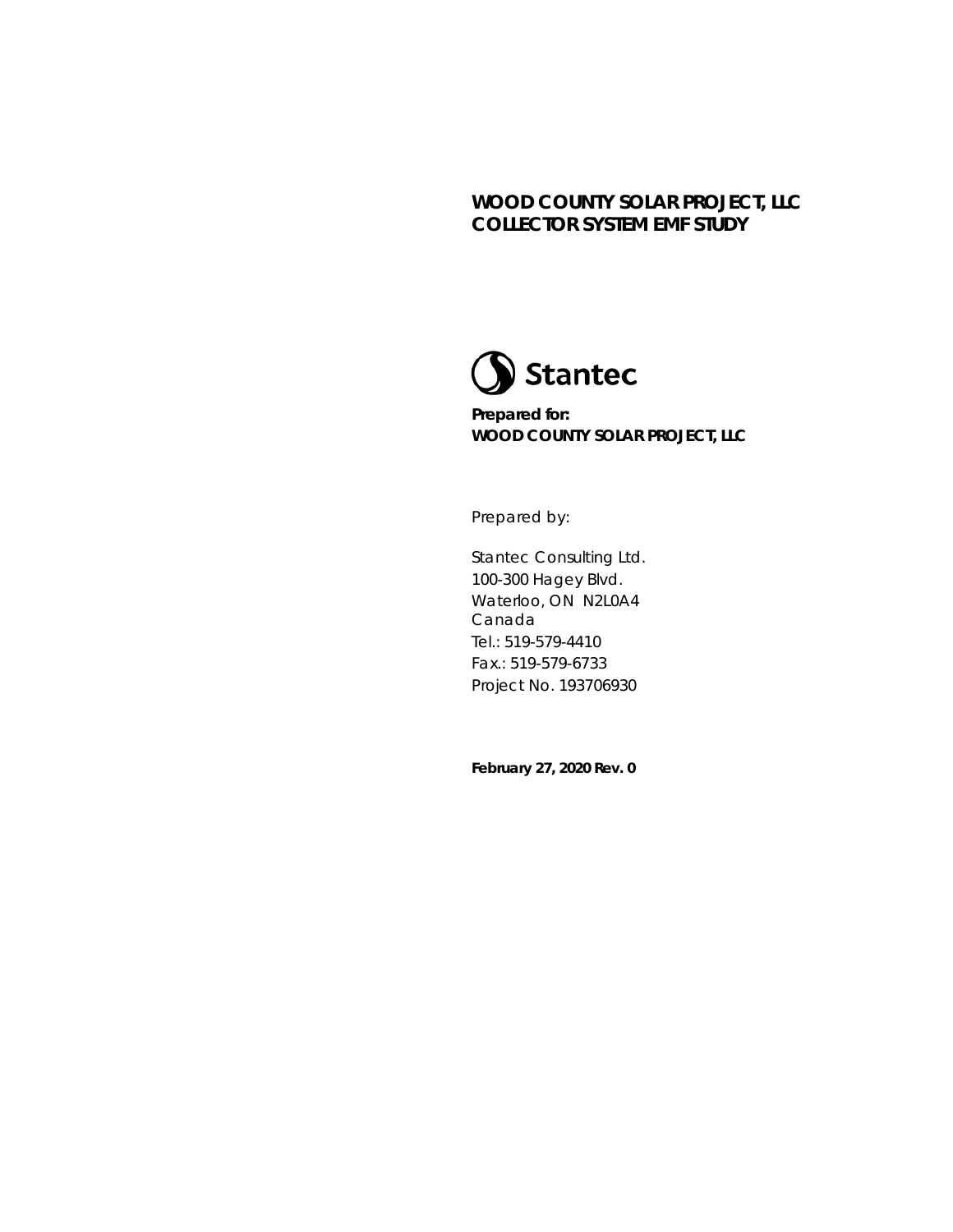# **Revision Chart**

|     |                            |        |          | Approved |                   |
|-----|----------------------------|--------|----------|----------|-------------------|
| Rev | Reason for Change          | Author | Reviewer | b٧       | <b>Issue Date</b> |
|     | <b>Released for Review</b> | AR     | АG       | CР       | 02/27/2020        |
|     |                            |        |          |          |                   |
|     |                            |        |          |          |                   |
|     |                            |        |          |          |                   |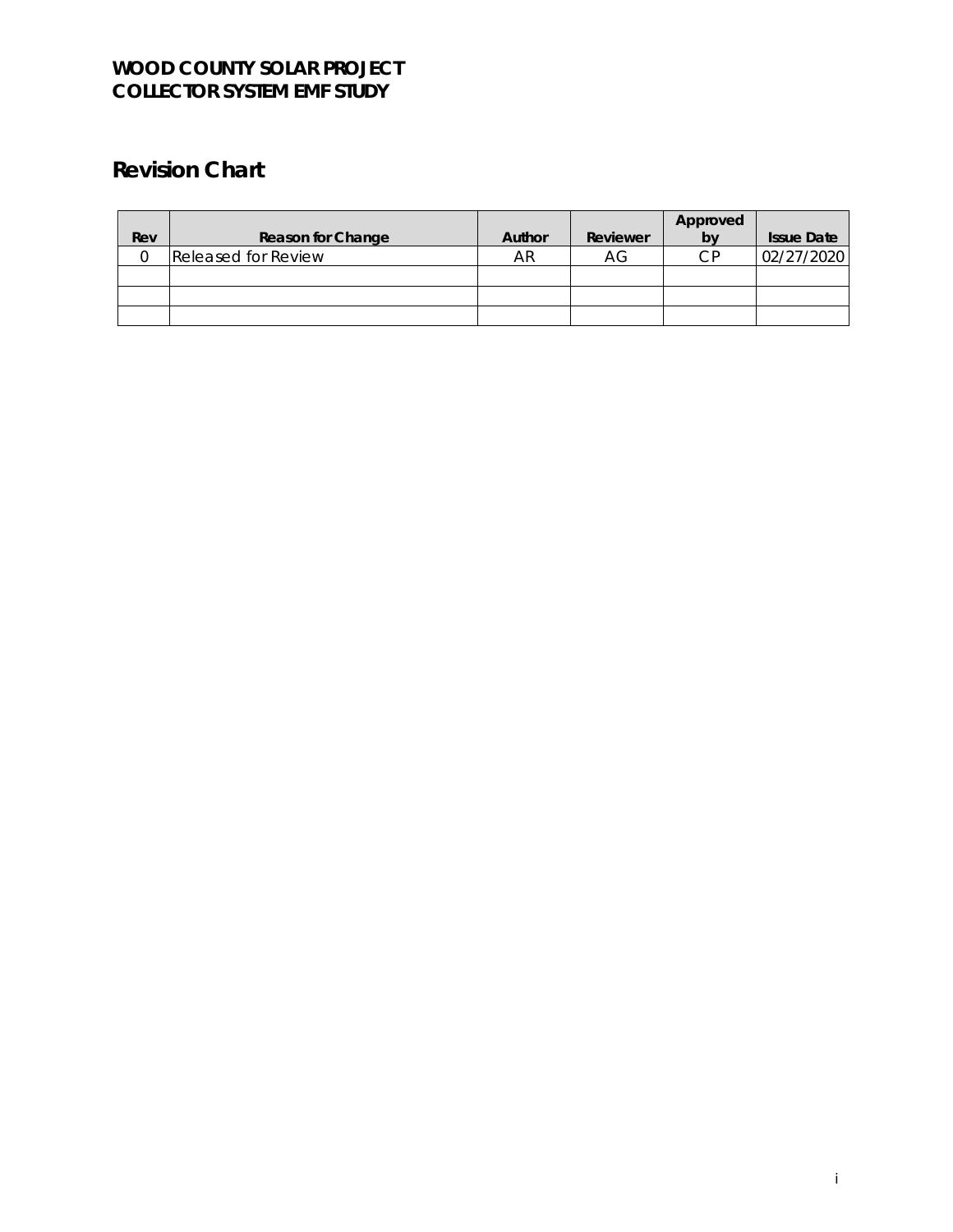## **Sign-off Sheet**

This document entitled *Wood County Solar Collector System EMF Study* was prepared by Stantec Consulting Services Inc. ("Stantec") for the account of Wood County Solar Project, LLC (the "Client").

Any reliance on this document by any third party (other than a public agency to which Client submits this document) is strictly prohibited. The material in it reflects Stantec's professional judgment in light of the scope, schedule, and other limitations stated in the document and in the contract between Stantec and the Client. The opinions in the document are based on conditions and information existing at the time the document was published and do not take into account any subsequent changes. In preparing the document, Stantec did not verify information supplied to it by others. Any use which a non-public agency third party makes of this document is the responsibility of such third party. Such third party agrees that Stantec shall not be responsible for costs or damages of any kind, if any, suffered by it or any other third party as a result of decisions made or actions taken based on thisdocument.

Prepared by

(signature) **Andrew Rees, Electrical Technologist**

Reviewed by (signa

**Anurag Ghosh, Electrical Specialists** 

Approved by

(signature) **Chris Pekar, Principal, Midwest, Environmental Services**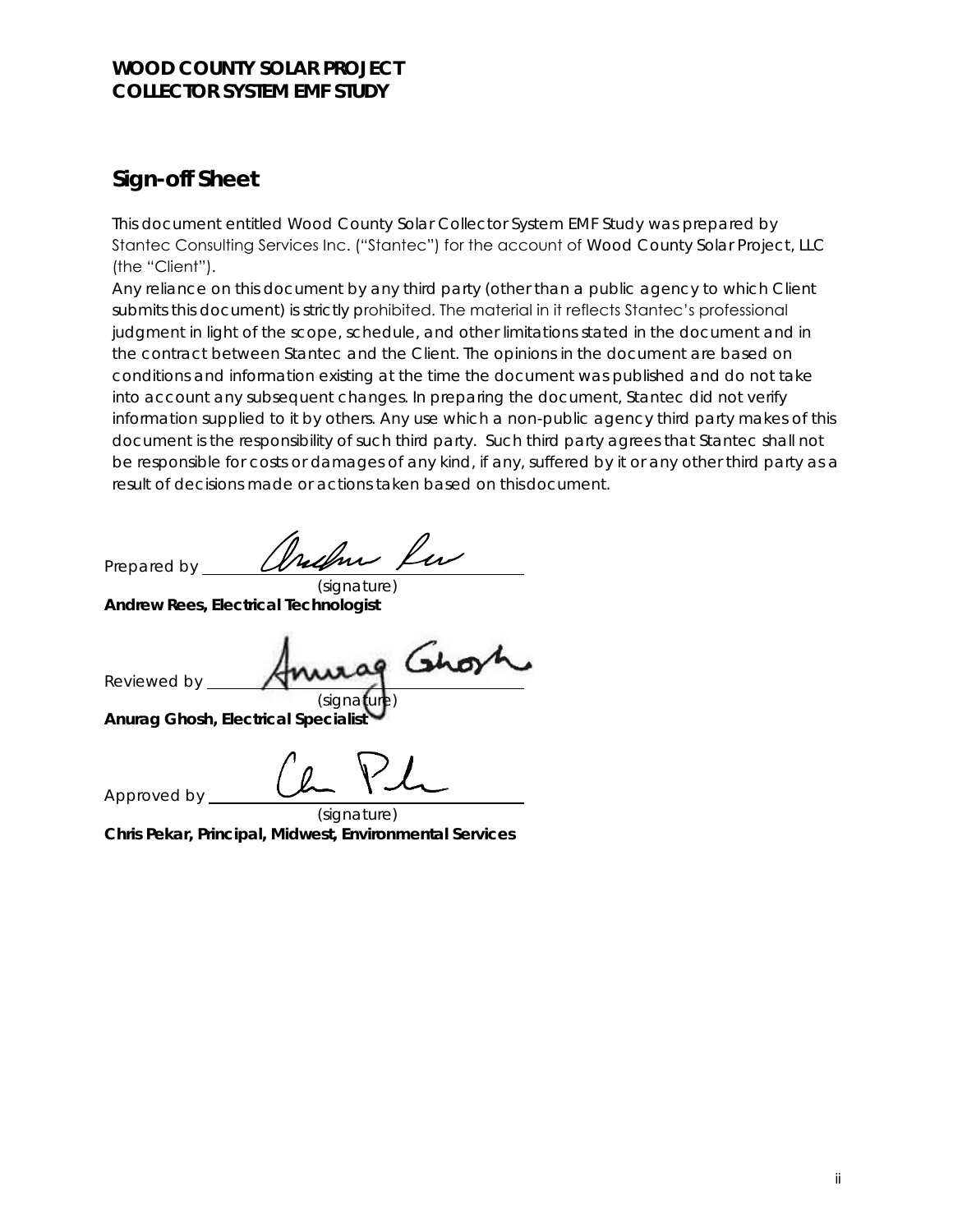# **Table of Contents**

#### **LIST OF APPENDICES**

|  | $\blacksquare$ | $\sim$ $\sim$ |
|--|----------------|---------------|

| <b>APPENDIX B</b> | REFERENCE DATA |  |
|-------------------|----------------|--|
| B.1               |                |  |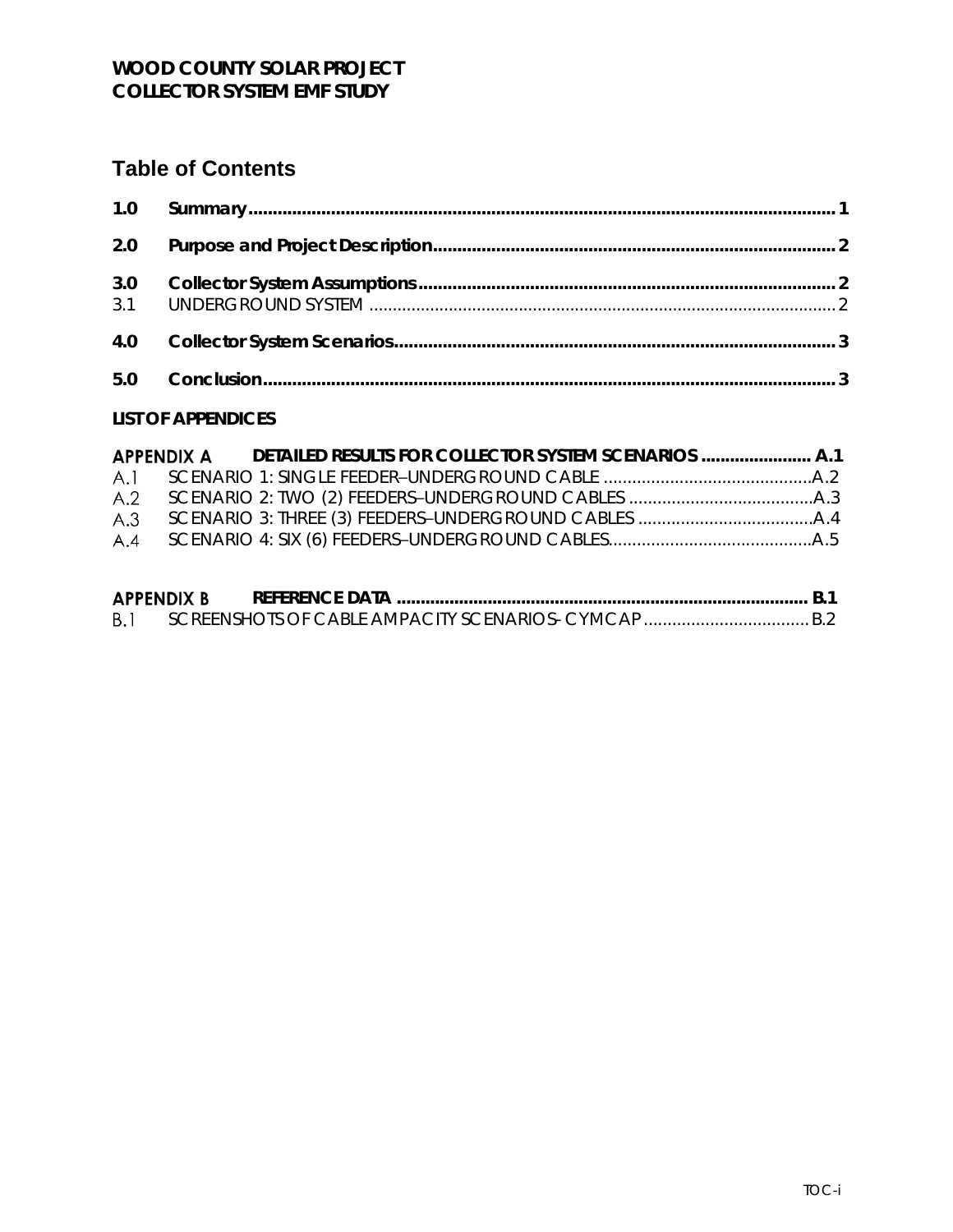## <span id="page-4-0"></span>**1.0 Summary**

Wood County Solar Project, LLC (WCSP) is developing the Wood County Solar Project (Project), a 150-megawatt (MW) photovoltaic (PV) east-west tracking solar project to be located in the Township of Saratoga in Wood County, Wisconsin. This Collector System Electric and Magnetic Field (EMF) Study was conducted in support of WCSP's Application to the Public Service Commission of Wisconsin for a Certificate of Public Convenience and Necessity in accordance with Wis. Stat. § 196.491(3) and Wis. Admin Code § PSC 111.53). The major components of the proposed project will include solar modules, power conversion units, inverters, collection lines and 34.5/138 kilovolt (kV) collector substation.

Stantec's Ontario Office Power Group conducted the EMF study for the underground collection system. Base information required for the study was provided by WCSP and cable ampacity data from CYMCAP was also referred to for this study. Stantec conducted the study using the Bonneville Power Administration (BPA) Corona and Field Effects software. Where required, general underground cable orientations were assumed to smoothly perform the calculations.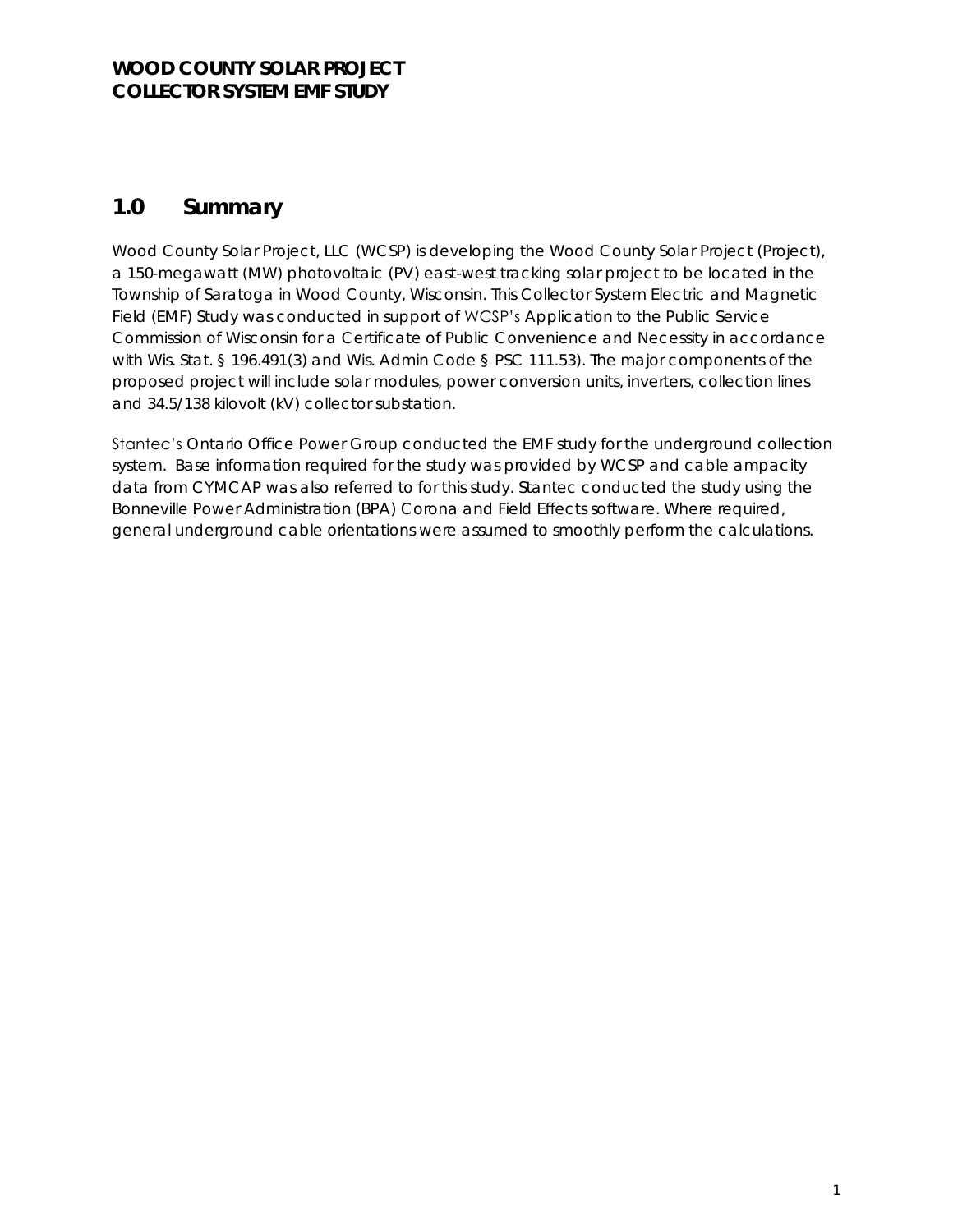# <span id="page-5-0"></span>**2.0 Purpose and Project Description**

The Project is a 150 MW Alternating Current (AC) rated solar generating facility proposed in Wood County, Wisconsin. The proposed underground collector system for the Project is designed to be rated at 34.5 kV and will consist of up to 6-feeders routed in parallel trenches, each approximately 24-inches to 32-inches apart. The collector system will connect the solar array to the Project substation. The entire collector system is scheduled to have buried underground lines.

The purpose of the study was to estimate the EMF strength created by the collector system for the Project. For the collector system, four (4) different scenarios were considered based on the number of feeders as detailed in Section 4-Collector System Scenarios.

## <span id="page-5-1"></span>**3.0 Collector System Assumptions**

#### <span id="page-5-2"></span>**3.1 UNDERGROUND SYSTEM**

The entire collector system was assumed to have a 36-inch burial depth. The conductor diameter of 1,000 kcmil cable was assumed to be 1.117-inch. In addition to the 36-inches of the burial depth, 39.3-inches (1 meter) above ground (i.e. a total of 6.28-feet from the cable) was considered to calculate the magnetic field impact of the collector cables. The underground collection system will be buried in parallel trenches located approximately 24-inches or 32 inches apart from each other. For the purpose of these calculations, each Feeder is assumed to be installed in a trefoil configuration with the same phasing of rotation – A-B-C.

The following parameters were assumed for the cable ampacity calculation:

| Ambient Soil Temperature | 20 deg. C        |
|--------------------------|------------------|
| Soil resistivity         | $0.9$ deg. C-m/W |
| Conductor temperature    | 90 deg. C        |

The cables are assumed to be carrying full load current as per the cable ampacity data from CYMCAP (refer to Appendix B2).

| 1 Feeder  | 475 Amps              |
|-----------|-----------------------|
| 2 Feeders | 475 Amps, each        |
| 3 Feeders | 475 Amps, each        |
| 6 Feeders | 475 or 422 Amps, each |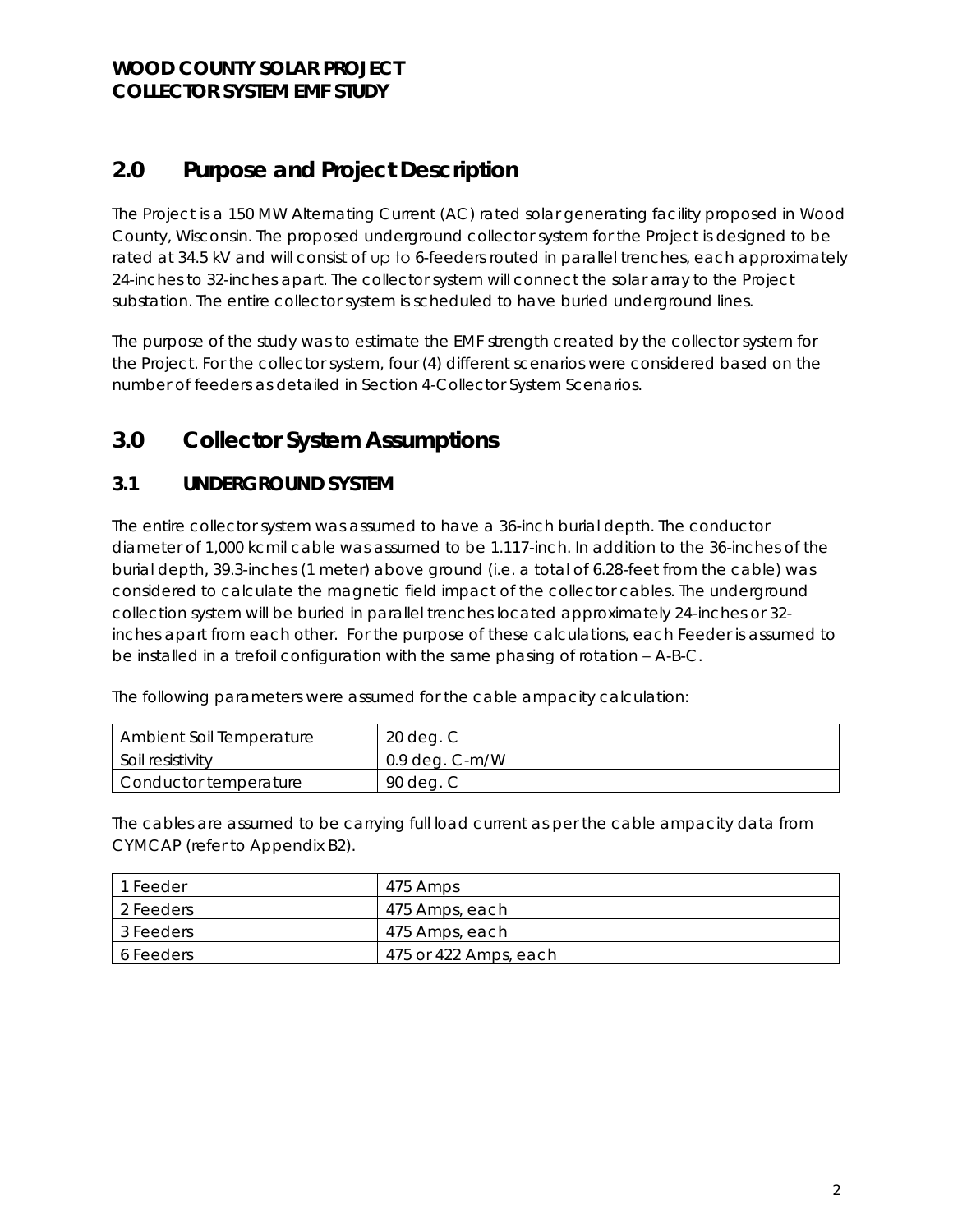# <span id="page-6-0"></span>**4.0 Collector System Scenarios**

Based on the above-mentioned details, it was determined that following scenarios should be studied.

| UNDERGROUND SYSTEM |                                                                          |  |  |  |  |
|--------------------|--------------------------------------------------------------------------|--|--|--|--|
| Scenario 1         | Single Feeder 1 in 1,000 kcmil cables (Typical buried collector circuit) |  |  |  |  |
| Scenario 2         | Two (2) Feeders running parallel in 1,000 kcmil cables, each             |  |  |  |  |
| Scenario 3         | Three (3) Feeders running parallel in 1,000 kcmil cables, each           |  |  |  |  |
| Scenario 4         | Six (6) Feeders running parallel in 1,000 kcmil cables, each             |  |  |  |  |

## <span id="page-6-1"></span>**5.0 Conclusion**

The maximum magnetic field strength estimated near or at the centerline of the trench was calculated and is summarized in the table below. Electric field intensity was not calculated for the underground scenarios in the analysis because it is canceled out due to the shielding by the metallic screen on the underground cables. In each scenario of underground cables at 30-feet from the centerline, the magnetic field was below 5 milli-Gauss (mG). Appendices A.1 to A.4 provides detailed results for the four underground cable scenarios.

|                                  | MAXIMUM MAGNETIC FIFLD |
|----------------------------------|------------------------|
| UNDERGROUND (UG) CABLES          | (mGauss)               |
| Scenario 1: 1 UG cable           | 1741                   |
| Scenario 2: 2 parallel UG cables | 30.38                  |
| Scenario 3: 3 parallel UG cables | 41.62                  |
| Scenario 4: 6 parallel UG cables | 46 93                  |

By way of comparison, a typical electric blanket gives off 0.25 kV/m and a typical microwave gives off 60 mG.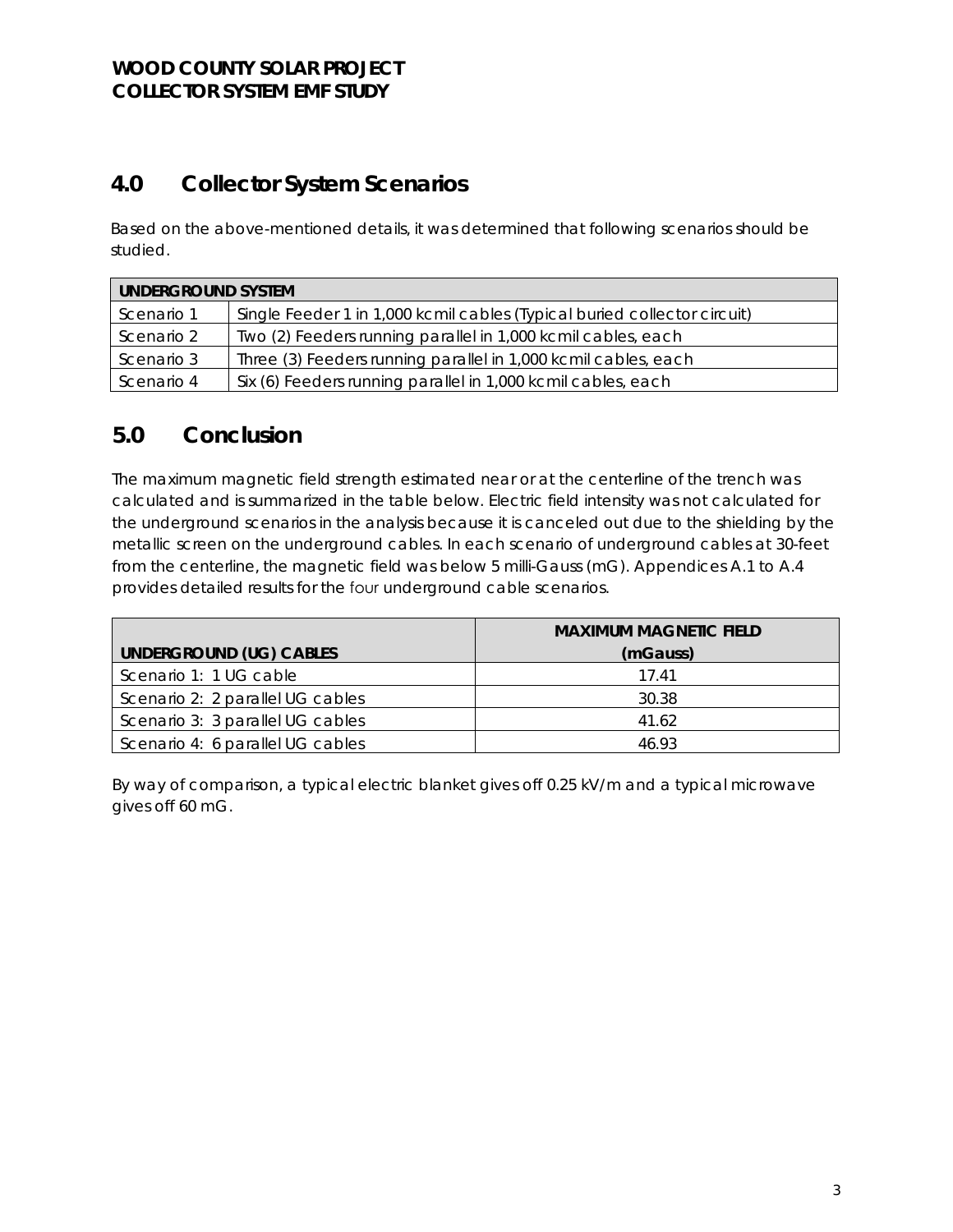**Appendix A – Detailed Results for Collector System Scenarios**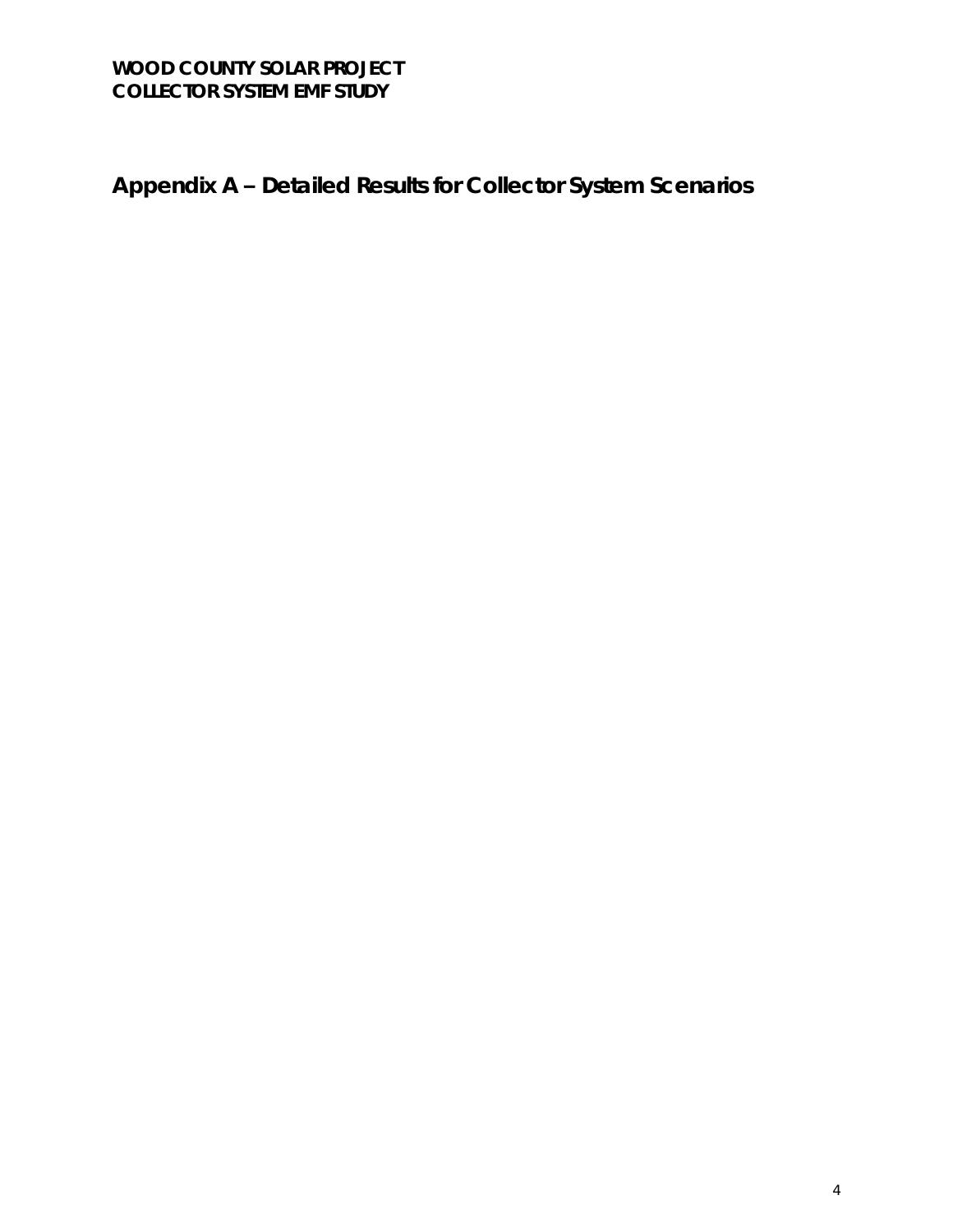### A.1 SCENARIO 1: SINGLE FEEDER - UNDERGROUND CABLE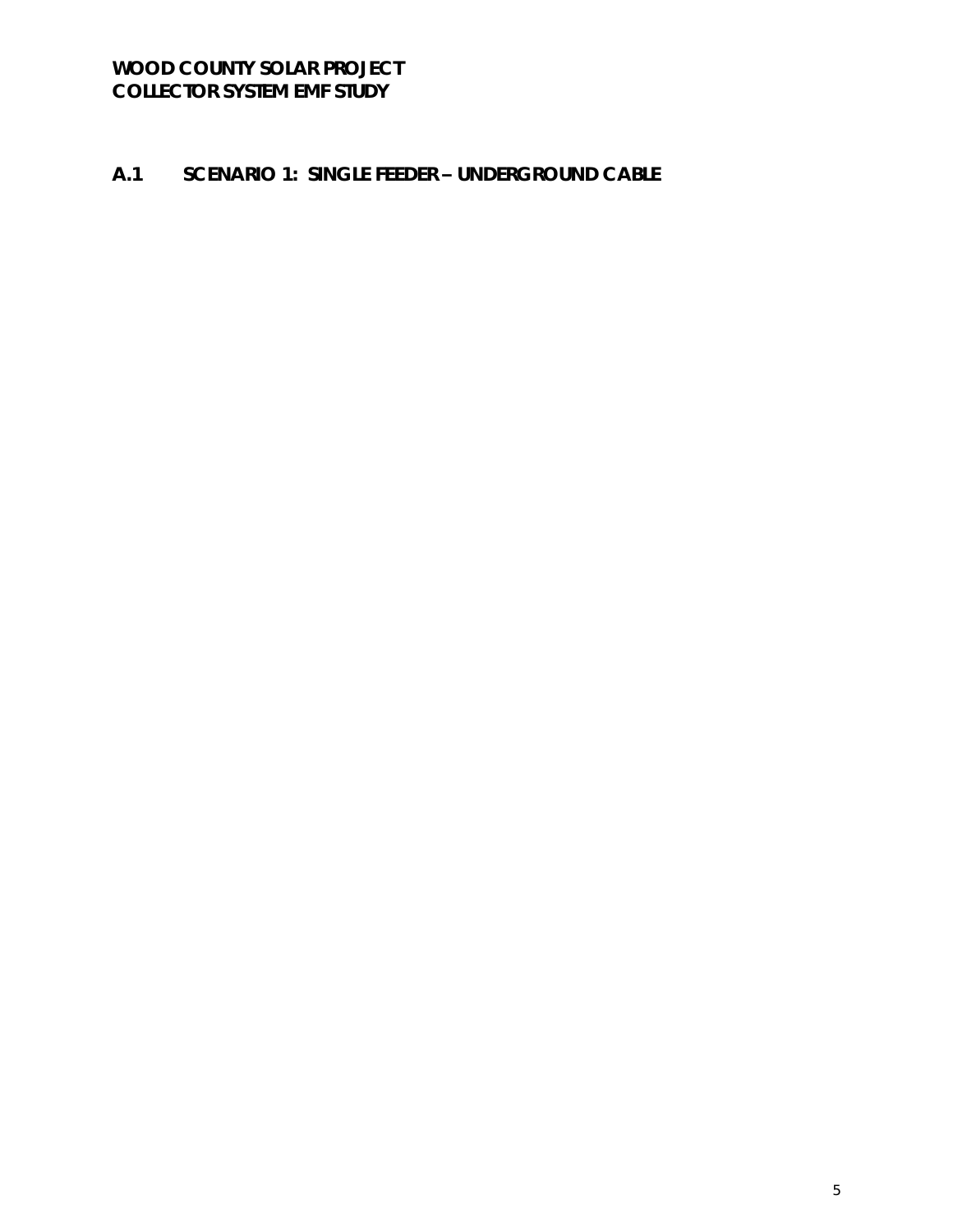#### Scenario 1 1 Underground Circuit Cable 1000kcmil Electromagnetic Field Calculation

| Bundle | x-feet    | v-feet | amps | phase | line name |
|--------|-----------|--------|------|-------|-----------|
|        | $-0.0925$ | 9.66   | 475  |       |           |
|        |           | 9.46   | 475  | 120   | Circuit 1 |
|        | $-0.0925$ | 9.66   | 475  | 240   |           |

| Dist - ft        | Vert | milligauss |
|------------------|------|------------|
| $-200$           | 3.28 | 0.01716    |
| $-195$           | 3.28 | 0.01805    |
| $-190$           | 3.28 | 0.01901    |
| $-185$           | 3.28 | 0.02005    |
| $-180$           | 3.28 | 0.02118    |
| $-175$           | 3.28 | 0.02240    |
| $-170$           | 3.28 | 0.02374    |
| $-165$           | 3.28 | 0.02520    |
| $-160$           | 3.28 | 0.02680    |
| $-155$           | 3.28 | 0.02855    |
| $-150$           | 3.28 | 0.03048    |
| $-145$           | 3.28 | 0.03262    |
| $-140$           | 3.28 | 0.03498    |
| $-135$           | 3.28 | 0.03762    |
| $-130$           | 3.28 | 0.04056    |
| $-125$           | 3.28 | 0.04387    |
| $-120$           | 3.28 | 0.04759    |
| $-115$           | 3.28 | 0.05181    |
| $-110$           | 3.28 | 0.05661    |
| $-105$           | 3.28 | 0.06211    |
| $-100$           | 3.28 | 0.06846    |
| $-95$            | 3.28 | 0.07582    |
| $-90$            | 3.28 | 0.08444    |
| $-85$            | 3.28 | 0.09462    |
| $-80$            | 3.28 | 0.10675    |
| $-75$            | 3.28 | 0.12137    |
| $-70$            | 3.28 | 0.13919    |
| $-65$            | 3.28 | 0.16124    |
| -60              | 3.28 | 0.18895    |
| $-55$            | 3.28 | 0.22443    |
| $-50$            | 3.28 | 0.27088    |
| $-45$            | 3.28 | 0.33327    |
| -40              | 3.28 | 0.41976    |
| $-35$            | 3.28 | 0.54442    |
| $-30$            | 3.28 | 0.73304    |
| $-25$            | 3.28 | 1.03698    |
| $-20$            | 3.28 | 1.56906    |
| $-15$            | 3.28 | 2.61010    |
| -10              | 3.28 | 4.95661    |
| $-5$             | 3.28 | 10.73101   |
| -3               | 3.28 | 14.25565   |
| -1               | 3.28 | 17.01958   |
| $\boldsymbol{0}$ | 3.28 | 17.41266   |

| Dist - ft | Vert | milligauss | Dist - ft                   | Vert | milligauss |
|-----------|------|------------|-----------------------------|------|------------|
| $-200$    | 3.28 | 0.01716    | 1                           | 3.28 | 16.94426   |
| $-195$    | 3.28 | 0.01805    | $\ensuremath{\mathfrak{Z}}$ | 3.28 | 14.09738   |
| $-190$    | 3.28 | 0.01901    | $\overline{5}$              | 3.28 | 10.58100   |
| $-185$    | 3.28 | 0.02005    | 10                          | 3.28 | 4.89187    |
| $-180$    | 3.28 | 0.02118    | 15                          | 3.28 | 2.58298    |
| $-175$    | 3.28 | 0.02240    | 20                          | 3.28 | 1.55595    |
| $-170$    | 3.28 | 0.02374    | 25                          | 3.28 | 1.02980    |
| $-165$    | 3.28 | 0.02520    | 30                          | 3.28 | 0.72873    |
| $-160$    | 3.28 | 0.02680    | 35                          | 3.28 | 0.54164    |
| $-155$    | 3.28 | 0.02855    | 40                          | 3.28 | 0.41787    |
| $-150$    | 3.28 | 0.03048    | 45                          | 3.28 | 0.33193    |
| $-145$    | 3.28 | 0.03262    | 50                          | 3.28 | 0.26989    |
| $-140$    | 3.28 | 0.03498    | 55                          | 3.28 | 0.22369    |
| $-135$    | 3.28 | 0.03762    | 60                          | 3.28 | 0.18837    |
| $-130$    | 3.28 | 0.04056    | 65                          | 3.28 | 0.16078    |
| $-125$    | 3.28 | 0.04387    | 70                          | 3.28 | 0.13883    |
| $-120$    | 3.28 | 0.04759    | 75                          | 3.28 | 0.12107    |
| $-115$    | 3.28 | 0.05181    | 80                          | 3.28 | 0.10651    |
| $-110$    | 3.28 | 0.05661    | 85                          | 3.28 | 0.09442    |
| $-105$    | 3.28 | 0.06211    | 90                          | 3.28 | 0.08427    |
| $-100$    | 3.28 | 0.06846    | 95                          | 3.28 | 0.07568    |
| $-95$     | 3.28 | 0.07582    | 100                         | 3.28 | 0.06833    |
| $-90$     | 3.28 | 0.08444    | 105                         | 3.28 | 0.06200    |
| $-85$     | 3.28 | 0.09462    | 110                         | 3.28 | 0.05651    |
| $-80$     | 3.28 | 0.10675    | 115                         | 3.28 | 0.05172    |
| $-75$     | 3.28 | 0.12137    | 120                         | 3.28 | 0.04752    |
| $-70$     | 3.28 | 0.13919    | 125                         | 3.28 | 0.04380    |
| $-65$     | 3.28 | 0.16124    | 130                         | 3.28 | 0.04051    |
| $-60$     | 3.28 | 0.18895    | 135                         | 3.28 | 0.03757    |
| $-55$     | 3.28 | 0.22443    | 140                         | 3.28 | 0.03494    |
| $-50$     | 3.28 | 0.27088    | 145                         | 3.28 | 0.03258    |
| $-45$     | 3.28 | 0.33327    | 150                         | 3.28 | 0.03044    |
| $-40$     | 3.28 | 0.41976    | 155                         | 3.28 | 0.02852    |
| $-35$     | 3.28 | 0.54442    | 160                         | 3.28 | 0.02676    |
| $-30$     | 3.28 | 0.73304    | 165                         | 3.28 | 0.02517    |
| $-25$     | 3.28 | 1.03698    | 170                         | 3.28 | 0.02371    |
| $-20$     | 3.28 | 1.56906    | 175                         | 3.28 | 0.02238    |
| $-15$     | 3.28 | 2.61010    | 180                         | 3.28 | 0.02116    |
| $-10$     | 3.28 | 4.95661    | 185                         | 3.28 | 0.02003    |
| $-5$      | 3.28 | 10.73101   | 190                         | 3.28 | 0.01899    |
| $-3$      | 3.28 | 14.25565   | 195                         | 3.28 | 0.01803    |
| $-1$      | 3.28 | 17.01958   | 200                         | 3.28 | 0.01714    |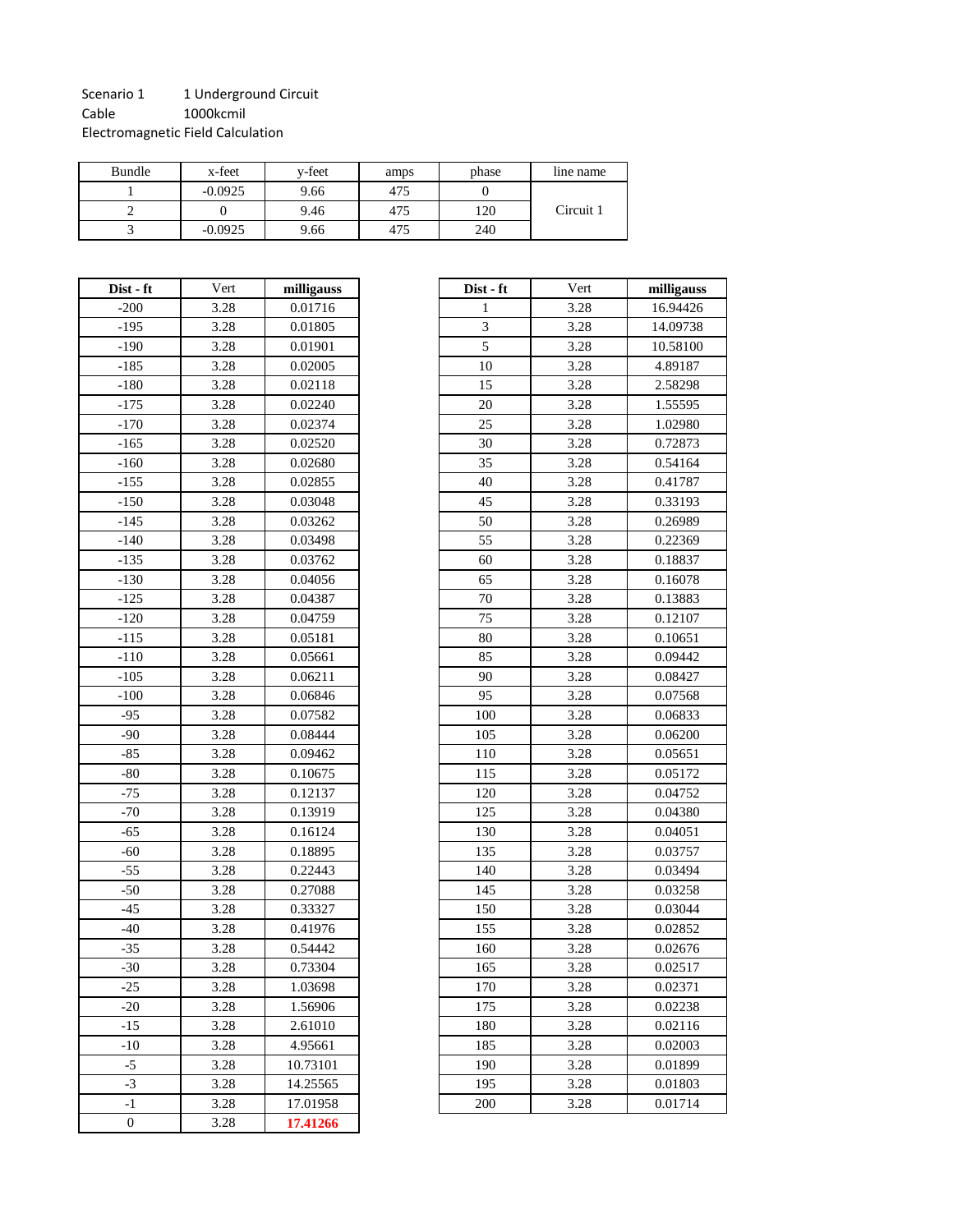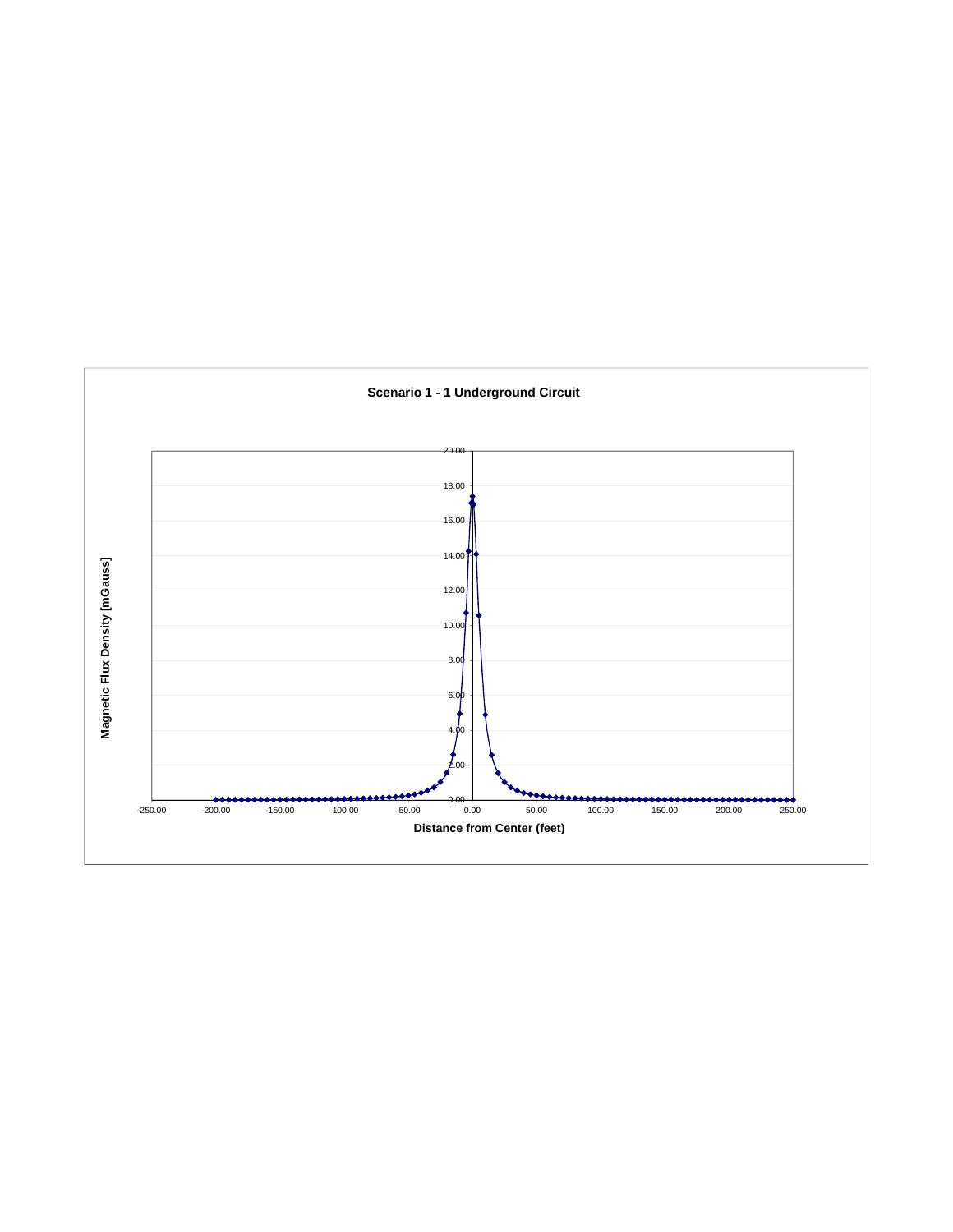#### $A.2$ SCENARIO 2: TWO (2) FEEDERS - UNDERGROUND CABLES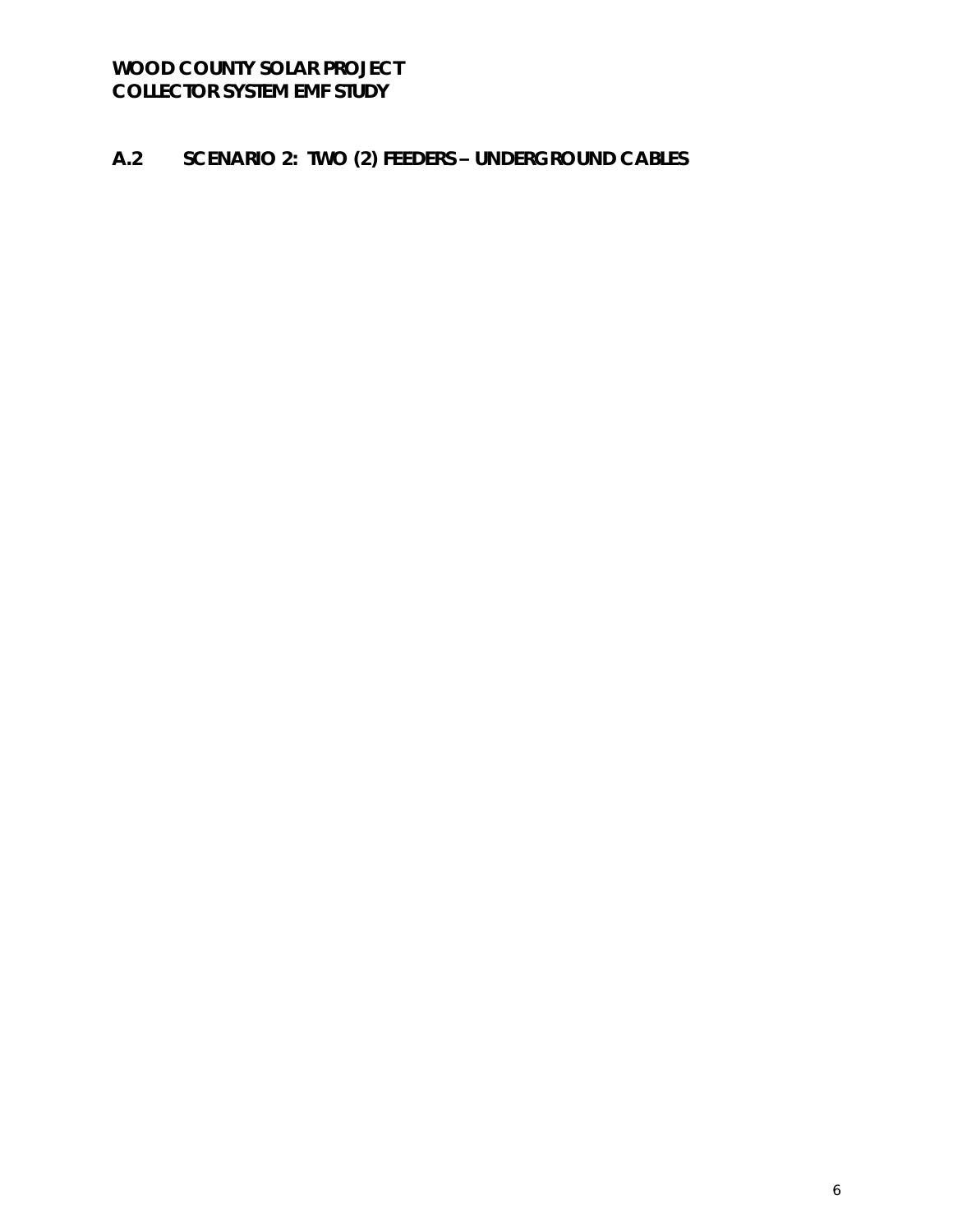#### Scenario 2 2 Underground Circuits

Cable 1000kcmil

Electromagnetic Field Calculation

| Bundle | x-feet    | y-feet | amps | phase | line name |
|--------|-----------|--------|------|-------|-----------|
|        | $-0.9075$ | 9.66   | 475  |       |           |
|        | - 1       | 9.46   | 475  | 120   | Circuit 1 |
|        | $-1.0925$ | 9.66   | 475  | 240   |           |
|        | 0.9075    | 9.66   | 475  |       |           |
|        |           | 9.46   | 475  | 120   | Circuit 2 |
|        | 1.0925    | 9.66   | 475  | 240   |           |

| Dist - ft      | Vert | milligauss |  |  |
|----------------|------|------------|--|--|
| $-200$         | 3.28 | 0.03113    |  |  |
| -195           | 3.28 | 0.03275    |  |  |
| $-190$         | 3.28 | 0.03449    |  |  |
| $-185$         | 3.28 | 0.03638    |  |  |
| $-180$         | 3.28 | 0.03843    |  |  |
| $-175$         | 3.28 | 0.04065    |  |  |
| $-170$         | 3.28 | 0.04307    |  |  |
| $-165$         | 3.28 | 0.04572    |  |  |
| $-160$         | 3.28 | 0.04862    |  |  |
| $-155$         | 3.28 | 0.05180    |  |  |
| $-150$         | 3.28 | 0.05531    |  |  |
| $-145$         | 3.28 | 0.05918    |  |  |
| $-140$         | 3.28 | 0.06347    |  |  |
| $-135$         | 3.28 | 0.06825    |  |  |
| $-130$         | 3.28 | 0.07359    |  |  |
| $-125$         | 3.28 | 0.07959    |  |  |
| $-120$         | 3.28 | 0.08634    |  |  |
| $-115$         | 3.28 | 0.09399    |  |  |
| -110           | 3.28 | 0.10270    |  |  |
| $-105$         | 3.28 | 0.11268    |  |  |
| $-100$         | 3.28 | 0.12419    |  |  |
| $-95$          | 3.28 | 0.13755    |  |  |
| $-90$          | 3.28 | 0.15319    |  |  |
| $-85$          | 3.28 | 0.17165    |  |  |
| $-80$          | 3.28 | 0.19365    |  |  |
| $-75$          | 3.28 | 0.22017    |  |  |
| $-70$          | 3.28 | 0.25250    |  |  |
| $-65$          | 3.28 | 0.29250    |  |  |
| $-60$          | 3.28 | 0.34277    |  |  |
| $-55$          | 3.28 | 0.40716    |  |  |
| $-50$          | 3.28 | 0.49144    |  |  |
| $-45$          | 3.28 | 0.60468    |  |  |
| $-40$          | 3.28 | 0.76173    |  |  |
| $-35$          | 3.28 | 0.98818    |  |  |
| $-30$          | 3.28 | 1.33111    |  |  |
| $-25$          | 3.28 | 1.88437    |  |  |
| $-20$          | 3.28 | 2.85489    |  |  |
| $-15$          | 3.28 | 4.75973    |  |  |
| $-10$          | 3.28 | 9.06492    |  |  |
| $-5$           | 3.28 | 19.44733   |  |  |
| $-3$           | 3.28 | 25.38815   |  |  |
| $-1$           | 3.28 | 29.74277   |  |  |
| $\overline{0}$ | 3.28 | 30.37648   |  |  |

| Dist - ft | Vert | milligauss | Dist - ft      | Vert | milligauss |
|-----------|------|------------|----------------|------|------------|
| $-200$    | 3.28 | 0.03113    | 1              | 3.28 | 29.74277   |
| $-195$    | 3.28 | 0.03275    | 3              | 3.28 | 25.38815   |
| $-190$    | 3.28 | 0.03449    | $\overline{5}$ | 3.28 | 19.44733   |
| $-185$    | 3.28 | 0.03638    | 10             | 3.28 | 9.06492    |
| $-180$    | 3.28 | 0.03843    | 15             | 3.28 | 4.75973    |
| $-175$    | 3.28 | 0.04065    | 20             | 3.28 | 2.85489    |
| $-170$    | 3.28 | 0.04307    | 25             | 3.28 | 1.88437    |
| $-165$    | 3.28 | 0.04572    | 30             | 3.28 | 1.33111    |
| $-160$    | 3.28 | 0.04862    | 35             | 3.28 | 0.98818    |
| $-155$    | 3.28 | 0.05180    | 40             | 3.28 | 0.76173    |
| $-150$    | 3.28 | 0.05531    | 45             | 3.28 | 0.60468    |
| $-145$    | 3.28 | 0.05918    | 50             | 3.28 | 0.49144    |
| $-140$    | 3.28 | 0.06347    | 55             | 3.28 | 0.40716    |
| $-135$    | 3.28 | 0.06825    | 60             | 3.28 | 0.34277    |
| $-130$    | 3.28 | 0.07359    | 65             | 3.28 | 0.29250    |
| $-125$    | 3.28 | 0.07959    | 70             | 3.28 | 0.25250    |
| $-120$    | 3.28 | 0.08634    | 75             | 3.28 | 0.22017    |
| $-115$    | 3.28 | 0.09399    | 80             | 3.28 | 0.19365    |
| $-110$    | 3.28 | 0.10270    | 85             | 3.28 | 0.17165    |
| $-105$    | 3.28 | 0.11268    | 90             | 3.28 | 0.15319    |
| $-100$    | 3.28 | 0.12419    | 95             | 3.28 | 0.13755    |
| $-95$     | 3.28 | 0.13755    | 100            | 3.28 | 0.12419    |
| $-90$     | 3.28 | 0.15319    | 105            | 3.28 | 0.11268    |
| $-85$     | 3.28 | 0.17165    | 110            | 3.28 | 0.10270    |
| -80       | 3.28 | 0.19365    | 115            | 3.28 | 0.09399    |
| $-75$     | 3.28 | 0.22017    | 120            | 3.28 | 0.08634    |
| $-70$     | 3.28 | 0.25250    | 125            | 3.28 | 0.07959    |
| $-65$     | 3.28 | 0.29250    | 130            | 3.28 | 0.07359    |
| $-60$     | 3.28 | 0.34277    | 135            | 3.28 | 0.06825    |
| $-55$     | 3.28 | 0.40716    | 140            | 3.28 | 0.06347    |
| $-50$     | 3.28 | 0.49144    | 145            | 3.28 | 0.05918    |
| $-45$     | 3.28 | 0.60468    | 150            | 3.28 | 0.05531    |
| $-40$     | 3.28 | 0.76173    | 155            | 3.28 | 0.05180    |
| $-35$     | 3.28 | 0.98818    | 160            | 3.28 | 0.04862    |
| $-30$     | 3.28 | 1.33111    | 165            | 3.28 | 0.04572    |
| $-25$     | 3.28 | 1.88437    | 170            | 3.28 | 0.04307    |
| $-20$     | 3.28 | 2.85489    | 175            | 3.28 | 0.04065    |
| $-15$     | 3.28 | 4.75973    | 180            | 3.28 | 0.03843    |
| $-10$     | 3.28 | 9.06492    | 185            | 3.28 | 0.03638    |
| $-5$      | 3.28 | 19.44733   | 190            | 3.28 | 0.03449    |
| $-3$      | 3.28 | 25.38815   | 195            | 3.28 | 0.03275    |
| $-1$      | 3.28 | 29.74277   | 200            | 3.28 | 0.03113    |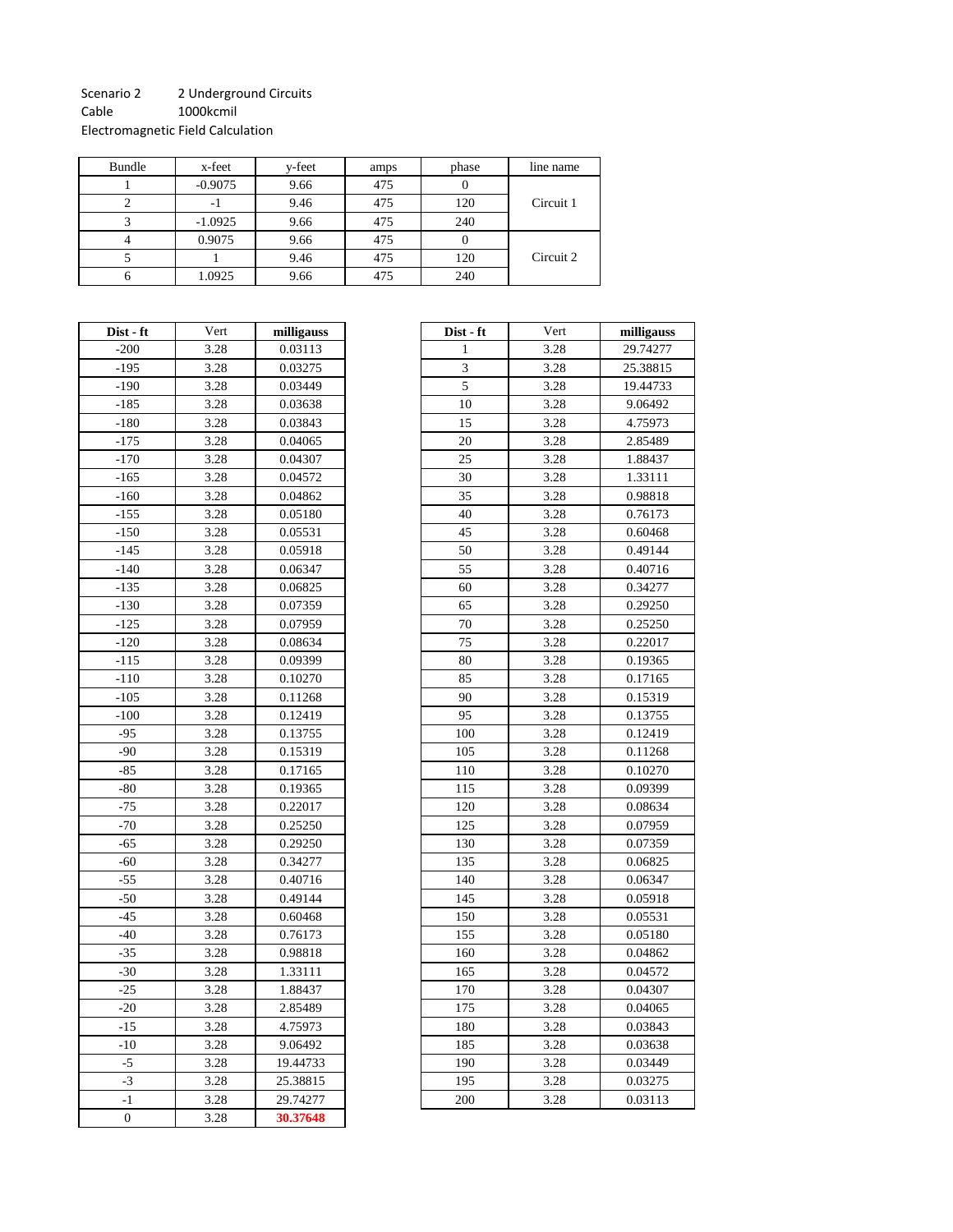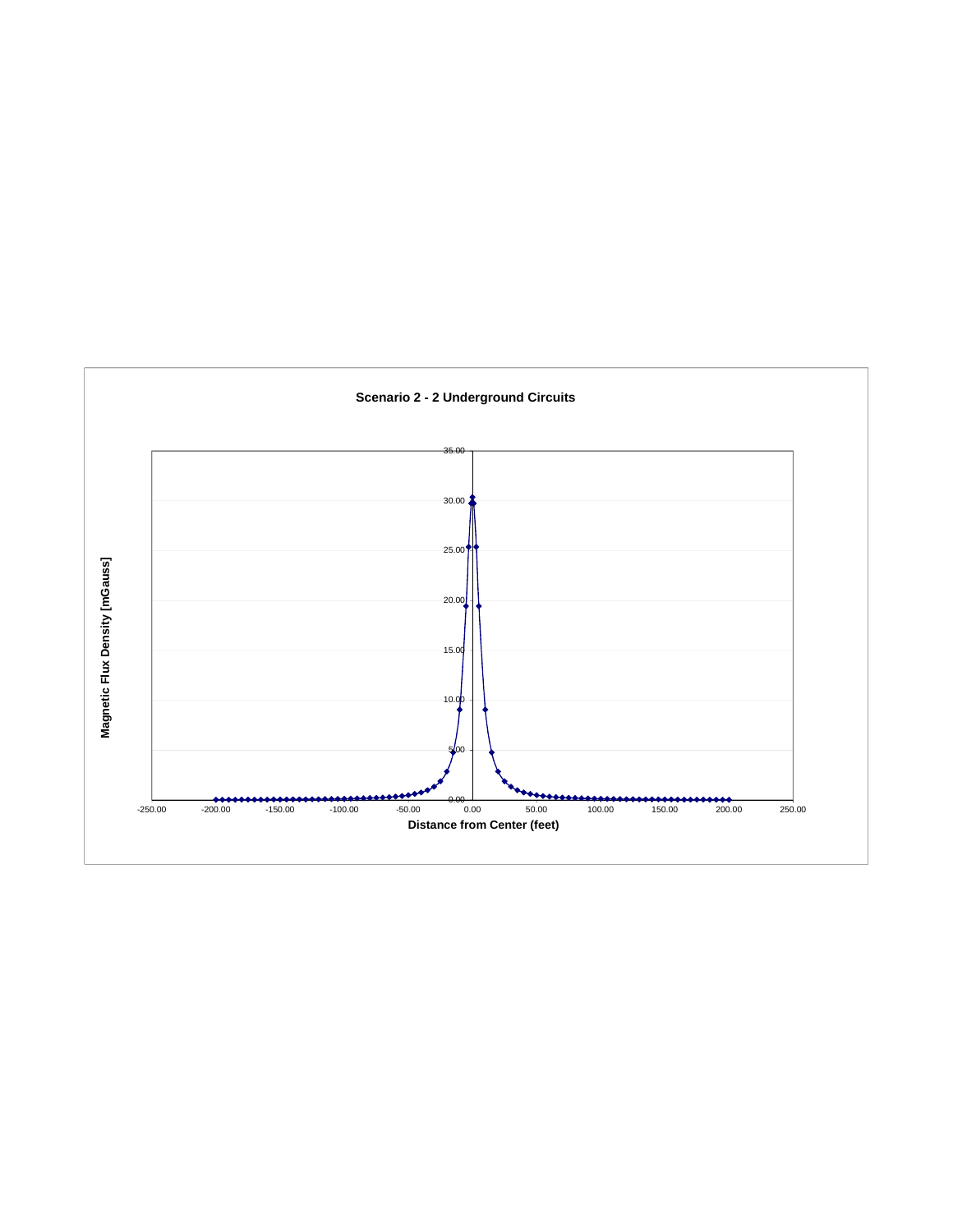#### $A.3$ SCENARIO 3: THREE (3) FEEDERS - UNDERGROUND CABLES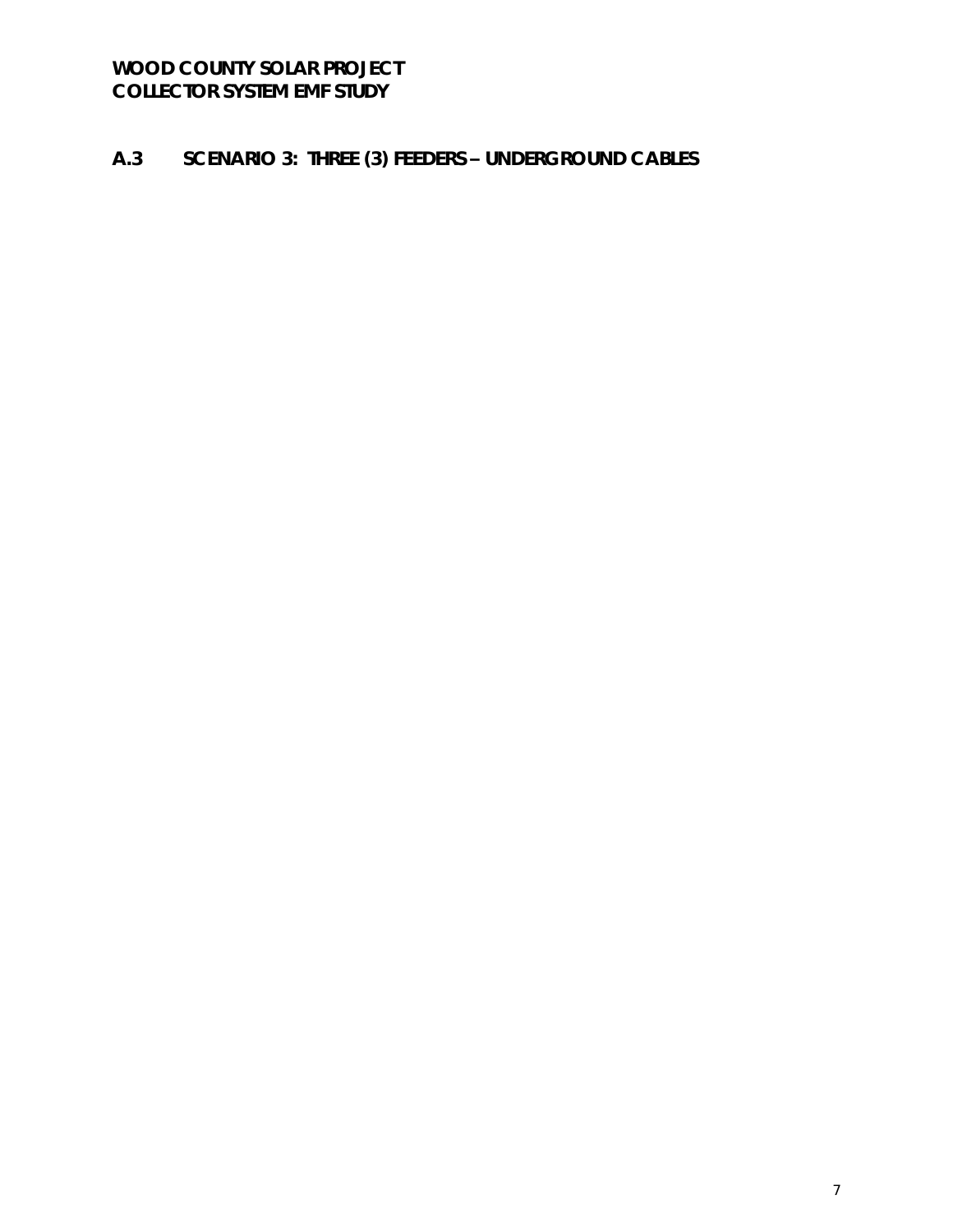#### Scenario 3 3 Underground Circuits Cable 1000kcmil

Electromagnetic Field Calculation

| Bundle | x-feet    | y-feet | amps | phase             | line name |
|--------|-----------|--------|------|-------------------|-----------|
|        | $-1.9075$ | 9.66   | 475  | $\mathbf{\Omega}$ |           |
| 2      | $-2$      | 9.46   | 475  | 120               | Circuit 1 |
| 3      | $-2.0925$ | 9.66   | 475  | 240               |           |
|        | $-0.0925$ | 9.66   | 475  | 0                 |           |
|        | $^{(1)}$  | 9.46   | 475  | 120               | Circuit 2 |
| 6      | 0.0925    | 9.66   | 475  | 240               |           |
|        | 1.9075    | 9.66   | 475  | $\Omega$          |           |
| 8      | 2         | 9.46   | 475  | 120               | Circuit 3 |
|        | 2.0925    | 9.66   | 475  | 240               |           |

| Dist - ft        | Vert | milligauss |  |
|------------------|------|------------|--|
| $-200$           | 3.28 | 0.04670    |  |
| $-195$           | 3.28 | 0.04913    |  |
| $-190$           | 3.28 | 0.05174    |  |
| $-185$           | 3.28 | 0.05458    |  |
| $-180$           | 3.28 | 0.05765    |  |
| $-175$           | 3.28 | 0.06099    |  |
| $-170$           | 3.28 | 0.06462    |  |
| $-165$           | 3.28 | 0.06859    |  |
| $-160$           | 3.28 | 0.07294    |  |
| $-155$           | 3.28 | 0.07772    |  |
| -150             | 3.28 | 0.08298    |  |
| $-145$           | 3.28 | 0.08879    |  |
| $-140$           | 3.28 | 0.09524    |  |
| -135             | 3.28 | 0.10241    |  |
| $-130$           | 3.28 | 0.11042    |  |
| $-125$           | 3.28 | 0.11942    |  |
| $-120$           | 3.28 | 0.12955    |  |
| $-115$           | 3.28 | 0.14104    |  |
| $-110$           | 3.28 | 0.15411    |  |
| -105             | 3.28 | 0.16910    |  |
| $-100$           | 3.28 | 0.18638    |  |
| $-95$            | 3.28 | 0.20644    |  |
| $-90$            | 3.28 | 0.22993    |  |
| $-85$            | 3.28 | 0.25765    |  |
| $-80$            | 3.28 | 0.29071    |  |
| $-75$            | 3.28 | 0.33054    |  |
| $-70$            | 3.28 | 0.37913    |  |
| $-65$            | 3.28 | 0.43925    |  |
| -60              | 3.28 | 0.51485    |  |
| $-55$            | 3.28 | 0.61171    |  |
| -50              | 3.28 | 0.73857    |  |
| $-45$            | 3.28 | 0.90914    |  |
| $-40$            | 3.28 | 1.14593    |  |
| $-35$            | 3.28 | 1.48782    |  |
| $-30$            | 3.28 | 2.00654    |  |
| $-25$            | 3.28 | 2.84570    |  |
| $-20$            | 3.28 | 4.32375    |  |
| $-15$            | 3.28 | 7.24072    |  |
| $-10$            | 3.28 | 13.84625   |  |
| $-5$             | 3.28 | 28.97249   |  |
| $-3$             | 3.28 | 36.47416   |  |
| $-1$             | 3.28 | 41.11947   |  |
| $\boldsymbol{0}$ | 3.28 | 41.62390   |  |

| ist - ft | Vert | milligauss | Dist - ft | Vert | milligauss |
|----------|------|------------|-----------|------|------------|
| -200     | 3.28 | 0.04670    | 1         | 3.28 | 40.85611   |
| $-195$   | 3.28 | 0.04913    | 3         | 3.28 | 36.06536   |
| -190     | 3.28 | 0.05174    | 5         | 3.28 | 28.74919   |
| -185     | 3.28 | 0.05458    | 10        | 3.28 | 13.83154   |
| -180     | 3.28 | 0.05765    | 15        | 3.28 | 7.24045    |
| -175     | 3.28 | 0.06099    | 20        | 3.28 | 4.32406    |
| -170     | 3.28 | 0.06462    | 25        | 3.28 | 2.84588    |
| -165     | 3.28 | 0.06859    | 30        | 3.28 | 2.00663    |
| -160     | 3.28 | 0.07294    | 35        | 3.28 | 1.48787    |
| $-155$   | 3.28 | 0.07772    | 40        | 3.28 | 1.14596    |
| -150     | 3.28 | 0.08298    | 45        | 3.28 | 0.90916    |
| -145     | 3.28 | 0.08879    | 50        | 3.28 | 0.73858    |
| -140     | 3.28 | 0.09524    | 55        | 3.28 | 0.61172    |
| -135     | 3.28 | 0.10241    | 60        | 3.28 | 0.51486    |
| -130     | 3.28 | 0.11042    | 65        | 3.28 | 0.43926    |
| $-125$   | 3.28 | 0.11942    | 70        | 3.28 | 0.37913    |
| $-120$   | 3.28 | 0.12955    | 75        | 3.28 | 0.33054    |
| $-115$   | 3.28 | 0.14104    | 80        | 3.28 | 0.29071    |
| -110     | 3.28 | 0.15411    | 85        | 3.28 | 0.25765    |
| $-105$   | 3.28 | 0.16910    | 90        | 3.28 | 0.22993    |
| $-100$   | 3.28 | 0.18638    | 95        | 3.28 | 0.20644    |
| $-95$    | 3.28 | 0.20644    | 100       | 3.28 | 0.18638    |
| $-90$    | 3.28 | 0.22993    | 105       | 3.28 | 0.16910    |
| $-85$    | 3.28 | 0.25765    | 110       | 3.28 | 0.15412    |
| -80      | 3.28 | 0.29071    | 115       | 3.28 | 0.14104    |
| $-75$    | 3.28 | 0.33054    | 120       | 3.28 | 0.12955    |
| $-70$    | 3.28 | 0.37913    | 125       | 3.28 | 0.11942    |
| $-65$    | 3.28 | 0.43925    | 130       | 3.28 | 0.11042    |
| -60      | 3.28 | 0.51485    | 135       | 3.28 | 0.10241    |
| $-55$    | 3.28 | 0.61171    | 140       | 3.28 | 0.09524    |
| $-50$    | 3.28 | 0.73857    | 145       | 3.28 | 0.08879    |
| $-45$    | 3.28 | 0.90914    | 150       | 3.28 | 0.08298    |
| $-40$    | 3.28 | 1.14593    | 155       | 3.28 | 0.07772    |
| -35      | 3.28 | 1.48782    | 160       | 3.28 | 0.07294    |
| $-30$    | 3.28 | 2.00654    | 165       | 3.28 | 0.06859    |
| $-25$    | 3.28 | 2.84570    | 170       | 3.28 | 0.06462    |
| $-20$    | 3.28 | 4.32375    | 175       | 3.28 | 0.06099    |
| $-15$    | 3.28 | 7.24072    | 180       | 3.28 | 0.05765    |
| $-10$    | 3.28 | 13.84625   | 185       | 3.28 | 0.05458    |
| $-5$     | 3.28 | 28.97249   | 190       | 3.28 | 0.05174    |
| $-3$     | 3.28 | 36.47416   | 195       | 3.28 | 0.04913    |
| $-1$     | 3.28 | 41.11947   | 200       | 3.28 | 0.04670    |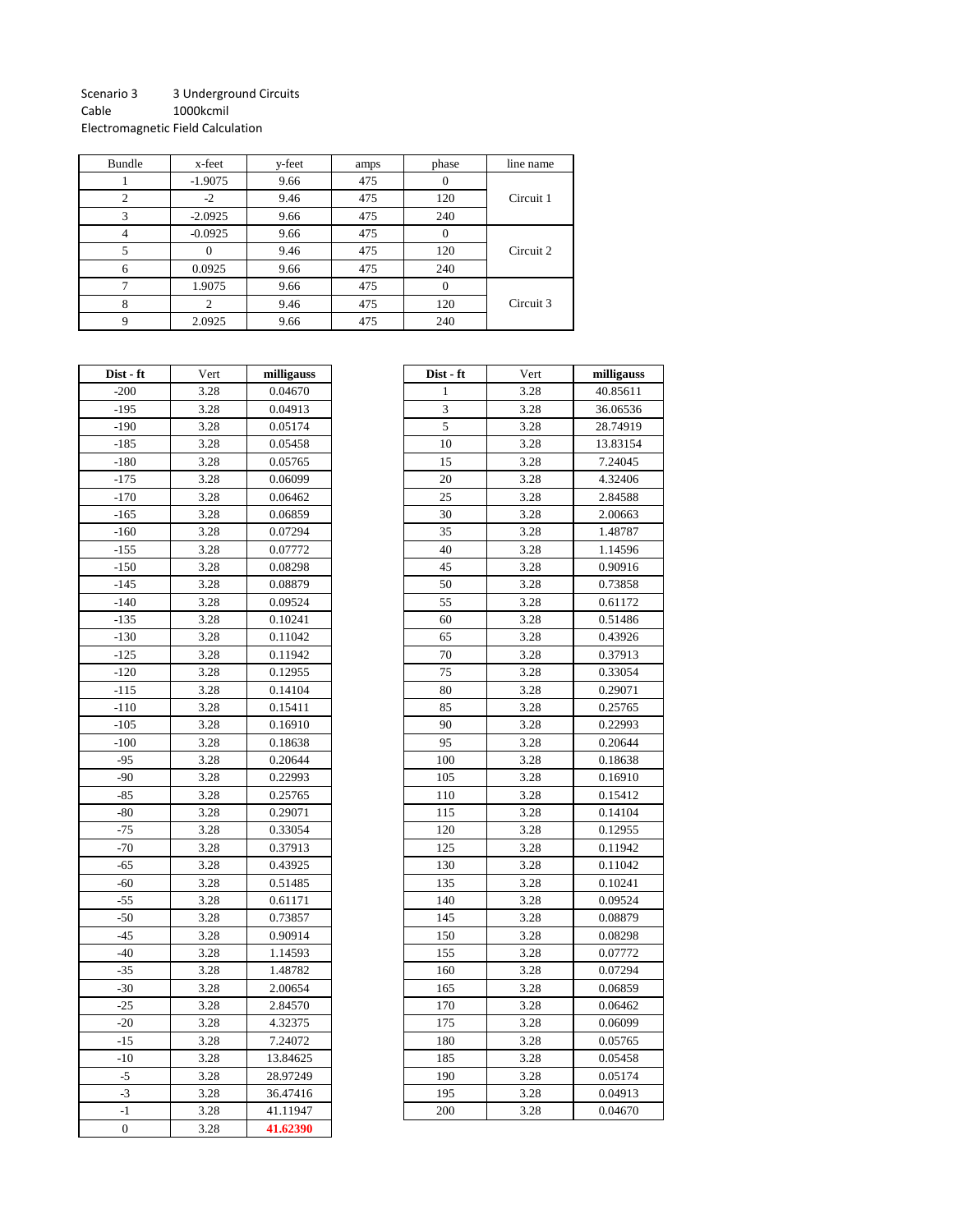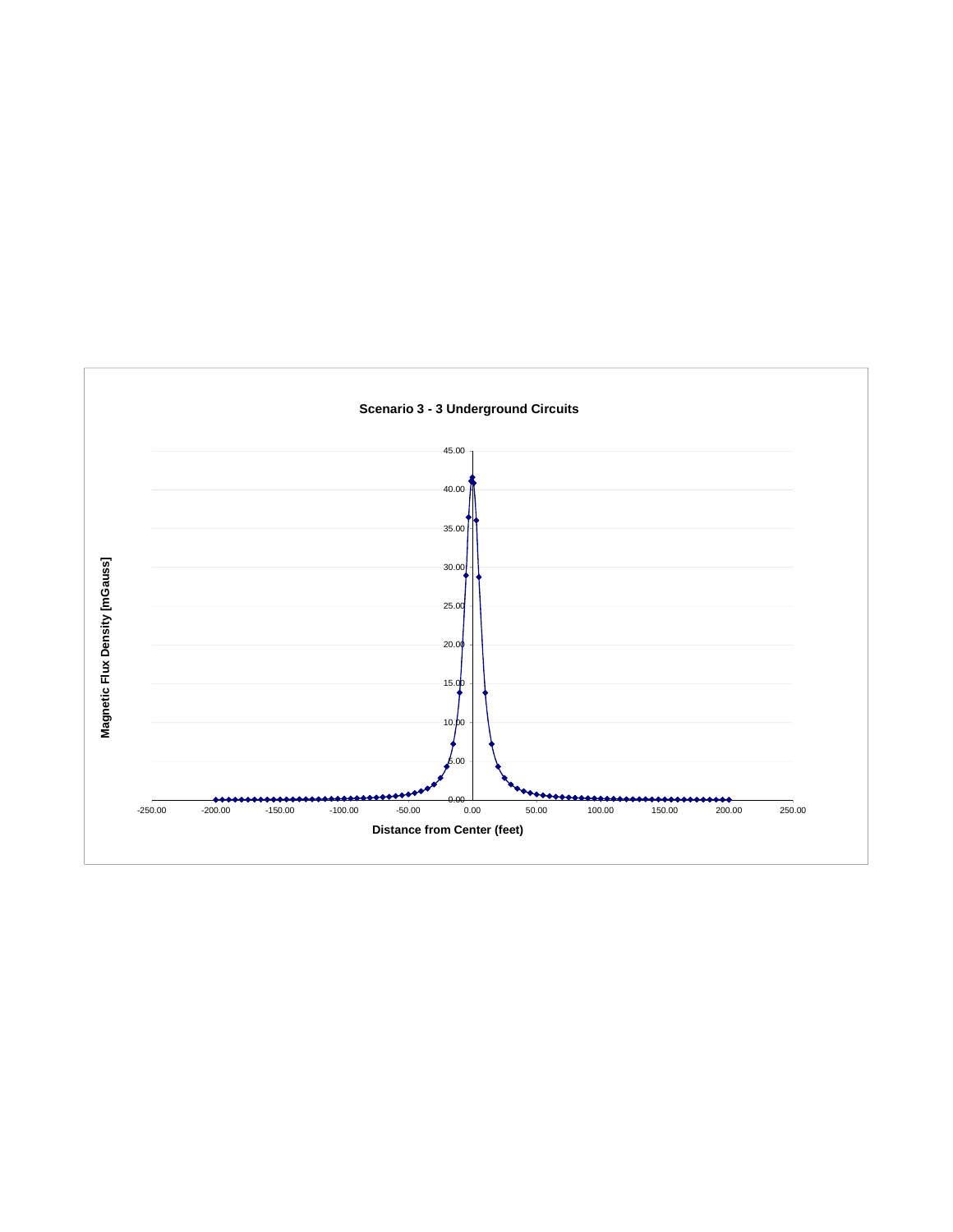#### SCENARIO 4: SIX (6) FEEDERS - UNDERGROUND CABLES  $A.4$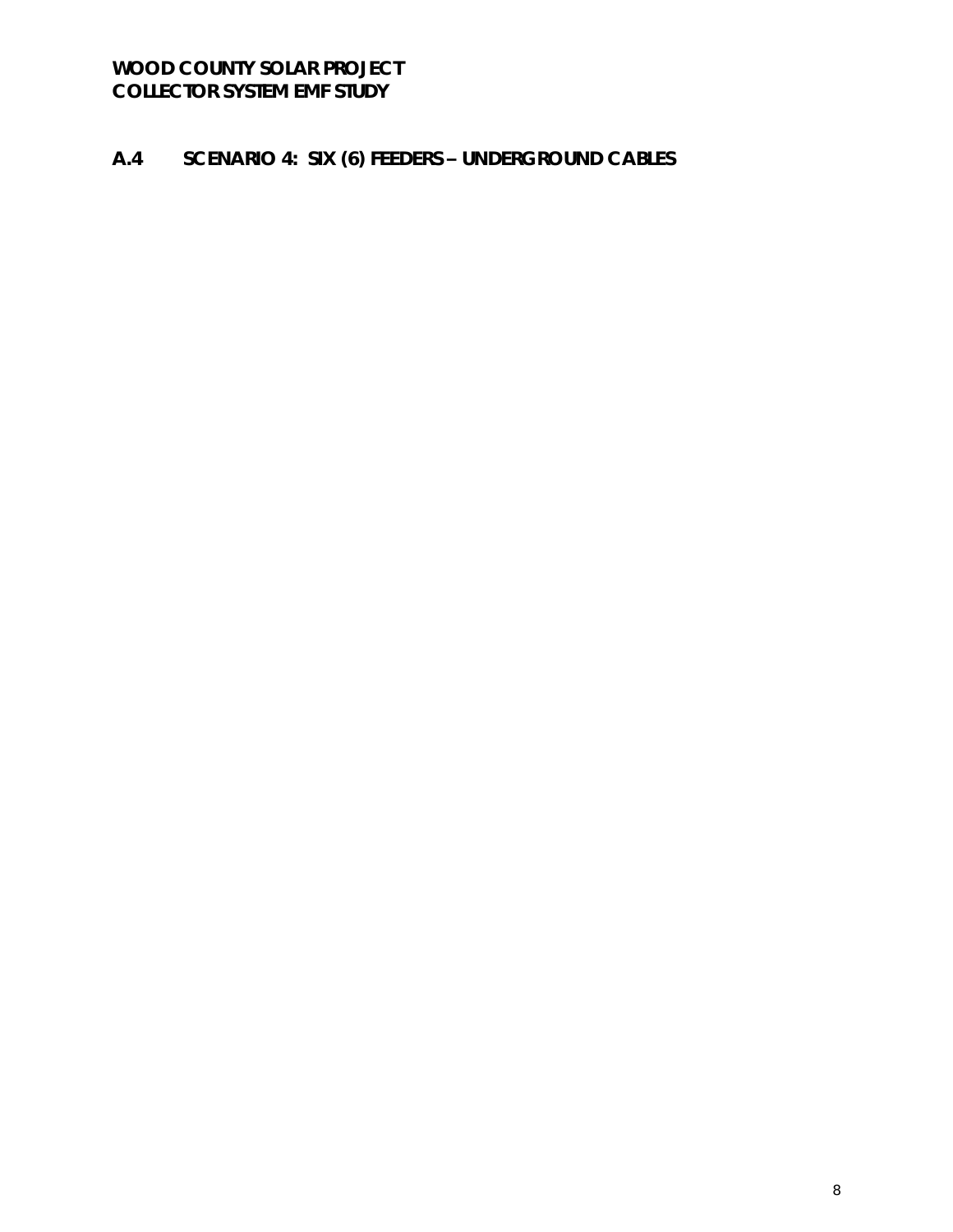#### Scenario 4 6 Underground Circuits<br>Cable 1000kcmil 1000kcmil Electromagnetic Field Calculation

| Bundle         | x-feet         | y-feet | amps | phase        | line name |
|----------------|----------------|--------|------|--------------|-----------|
| 1              | $-6.7592$      | 9.66   | 475  | $\mathbf{0}$ |           |
| $\mathfrak{2}$ | $-6.6667$      | 9.46   | 475  | 120          | Circuit 1 |
| 3              | $-6.5742$      | 9.66   | 475  | 240          |           |
| $\overline{4}$ | $-4.0925$      | 9.66   | 422  | $\mathbf{0}$ |           |
| 5              | $-4$           | 9.46   | 422  | 120          | Circuit 2 |
| 6              | $-3.9075$      | 9.66   | 422  | 240          |           |
| $\tau$         | $-1.4258$      | 9.66   | 422  | $\Omega$     |           |
| 8              | $-1.3333$      | 9.46   | 422  | 120          | Circuit 3 |
| 9              | $-1.2408$      | 9.66   | 422  | 240          |           |
| 10             | 1.4258         | 9.66   | 422  | $\Omega$     |           |
| 11             | 1.3333         | 9.46   | 422  | 120          | Circuit 4 |
| 12             | 1.2408         | 9.66   | 422  | 240          |           |
| 13             | 4.0925         | 9.66   | 422  | $\mathbf{0}$ |           |
| 14             | $\overline{4}$ | 9.46   | 422  | 120          | Circuit 5 |
| 15             | 3.9075         | 9.66   | 422  | 240          |           |
| 16             | 6.7592         | 9.66   | 475  | $\Omega$     |           |
| 17             | 6.6667         | 9.46   | 475  | 120          | Circuit 6 |
| 18             | 6.5742         | 9.66   | 475  | 240          |           |

| Dist - ft    | Vert | milligauss |
|--------------|------|------------|
| $-200$       | 3.28 | 0.08658    |
| $-195$       | 3.28 | 0.09108    |
| $-190$       | 3.28 | 0.09594    |
| $-185$       | 3.28 | 0.10120    |
| $-180$       | 3.28 | 0.10691    |
| $-175$       | 3.28 | 0.11311    |
| $-170$       | 3.28 | 0.11987    |
| $-165$       | 3.28 | 0.12725    |
| $-160$       | 3.28 | 0.13533    |
| $-155$       | 3.28 | 0.14422    |
| $-150$       | 3.28 | 0.15400    |
| $-145$       | 3.28 | 0.16482    |
| -140         | 3.28 | 0.17682    |
| $-135$       | 3.28 | 0.19017    |
| $-130$       | 3.28 | 0.20511    |
| $-125$       | 3.28 | 0.22187    |
| -120         | 3.28 | 0.24078    |
| $-115$       | 3.28 | 0.26221    |
| -110         | 3.28 | 0.28664    |
| -105         | 3.28 | 0.31466    |
| $-100$       | 3.28 | 0.34699    |
| $-95$        | 3.28 | 0.38458    |
| $-90$        | 3.28 | 0.42863    |
| $-85$        | 3.28 | 0.48072    |
| -80          | 3.28 | 0.54293    |
| -75          | 3.28 | 0.61806    |
| -70          | 3.28 | 0.70996    |
| $-65$        | 3.28 | 0.82403    |
| $-60$        | 3.28 | 0.96804    |
| -55          | 3.28 | 1.15347    |
| $-50$        | 3.28 | 1.39791    |
| $-45$        | 3.28 | 1.72941    |
| $-40$        | 3.28 | 2.19486    |
| $-35$        | 3.28 | 2.87759    |
| $-30$        | 3.28 | 3.93694    |
| $-25$        | 3.28 | 5.70754    |
| -20          | 3.28 | 8.97474    |
| $-15$        | 3.28 | 15.74929   |
| -10          | 3.28 | 29.49859   |
| $-5$         | 3.28 | 41.54129   |
| $-3$         | 3.28 | 44.38907   |
| -1           | 3.28 | 46.58359   |
| $\mathbf{0}$ | 3.28 | 46.92728   |

| ist - ft | Vert | milligauss | Dist - ft    | Vert | milligauss |
|----------|------|------------|--------------|------|------------|
| $-200$   | 3.28 | 0.08658    | $\mathbf{1}$ | 3.28 | 46.58359   |
| -195     | 3.28 | 0.09108    | 3            | 3.28 | 44.38907   |
| $-190$   | 3.28 | 0.09594    | 5            | 3.28 | 41.54129   |
| -185     | 3.28 | 0.10120    | 10           | 3.28 | 29.49859   |
| $-180$   | 3.28 | 0.10691    | 15           | 3.28 | 15.74929   |
| -175     | 3.28 | 0.11311    | 20           | 3.28 | 8.97474    |
| -170     | 3.28 | 0.11987    | 25           | 3.28 | 5.70754    |
| -165     | 3.28 | 0.12725    | 30           | 3.28 | 3.93694    |
| -160     | 3.28 | 0.13533    | 35           | 3.28 | 2.87759    |
| $-155$   | 3.28 | 0.14422    | 40           | 3.28 | 2.19486    |
| -150     | 3.28 | 0.15400    | 45           | 3.28 | 1.72941    |
| $-145$   | 3.28 | 0.16482    | 50           | 3.28 | 1.39791    |
| -140     | 3.28 | 0.17682    | 55           | 3.28 | 1.15347    |
| $-135$   | 3.28 | 0.19017    | 60           | 3.28 | 0.96804    |
| -130     | 3.28 | 0.20511    | 65           | 3.28 | 0.82403    |
| -125     | 3.28 | 0.22187    | 70           | 3.28 | 0.70996    |
| $-120$   | 3.28 | 0.24078    | 75           | 3.28 | 0.61806    |
| -115     | 3.28 | 0.26221    | 80           | 3.28 | 0.54293    |
| $-110$   | 3.28 | 0.28664    | 85           | 3.28 | 0.48072    |
| -105     | 3.28 | 0.31466    | 90           | 3.28 | 0.42863    |
| -100     | 3.28 | 0.34699    | 95           | 3.28 | 0.38458    |
| $-95$    | 3.28 | 0.38458    | 100          | 3.28 | 0.34699    |
| $-90$    | 3.28 | 0.42863    | 105          | 3.28 | 0.31466    |
| -85      | 3.28 | 0.48072    | 110          | 3.28 | 0.28664    |
| $-80$    | 3.28 | 0.54293    | 115          | 3.28 | 0.26221    |
| $-75$    | 3.28 | 0.61806    | 120          | 3.28 | 0.24078    |
| $-70$    | 3.28 | 0.70996    | 125          | 3.28 | 0.22187    |
| $-65$    | 3.28 | 0.82403    | 130          | 3.28 | 0.20511    |
| -60      | 3.28 | 0.96804    | 135          | 3.28 | 0.19017    |
| $-55$    | 3.28 | 1.15347    | 140          | 3.28 | 0.17682    |
| $-50$    | 3.28 | 1.39791    | 145          | 3.28 | 0.16482    |
| $-45$    | 3.28 | 1.72941    | 150          | 3.28 | 0.15400    |
| $-40$    | 3.28 | 2.19486    | 155          | 3.28 | 0.14422    |
| $-35$    | 3.28 | 2.87759    | 160          | 3.28 | 0.13533    |
| $-30$    | 3.28 | 3.93694    | 165          | 3.28 | 0.12725    |
| $-25$    | 3.28 | 5.70754    | 170          | 3.28 | 0.11987    |
| $-20$    | 3.28 | 8.97474    | 175          | 3.28 | 0.11311    |
| $-15$    | 3.28 | 15.74929   | 180          | 3.28 | 0.10691    |
| $-10$    | 3.28 | 29.49859   | 185          | 3.28 | 0.10120    |
| -5       | 3.28 | 41.54129   | 190          | 3.28 | 0.09594    |
| $-3$     | 3.28 | 44.38907   | 195          | 3.28 | 0.09108    |
| $-1$     | 3.28 | 46.58359   | 200          | 3.28 | 0.08658    |
|          |      |            |              |      |            |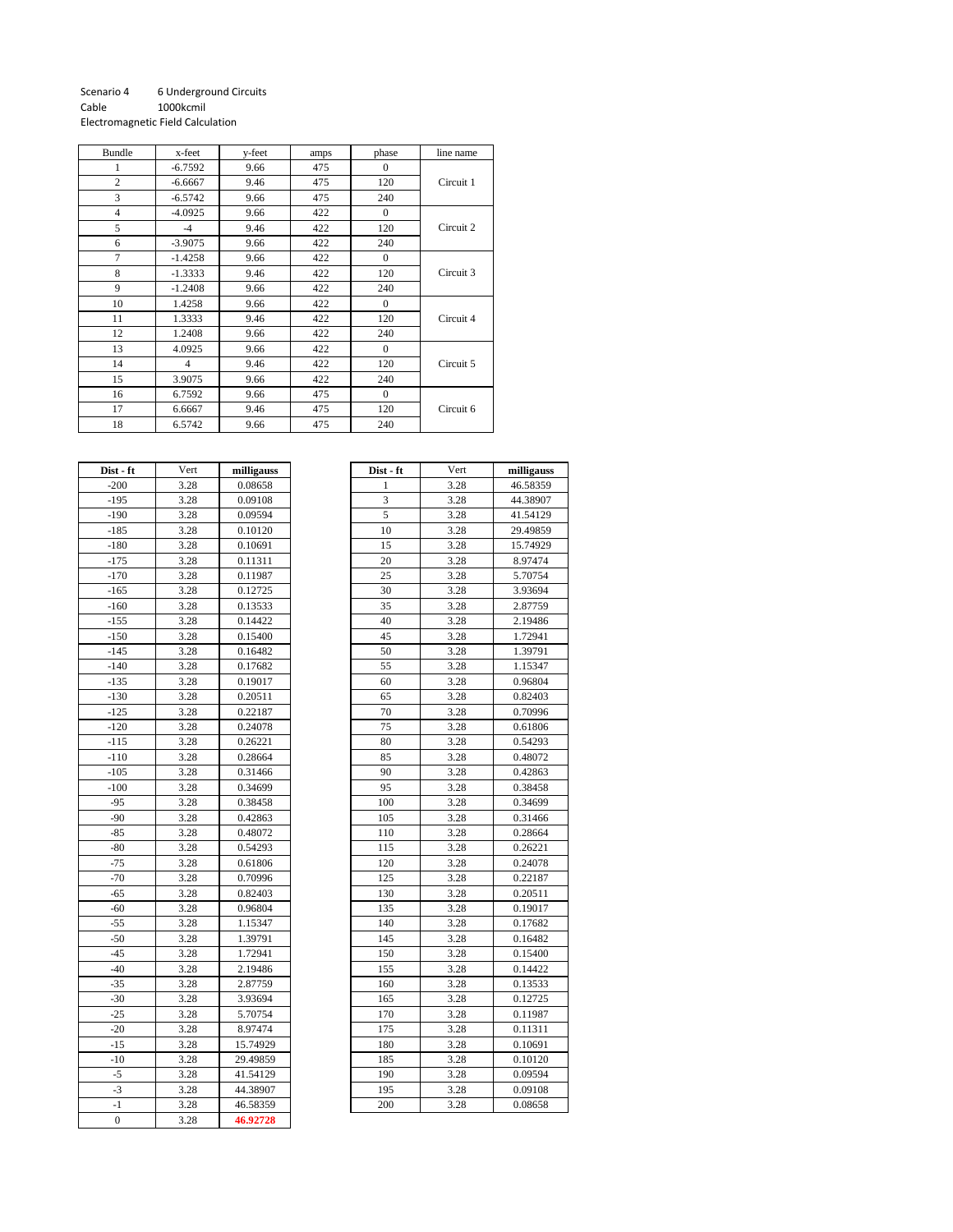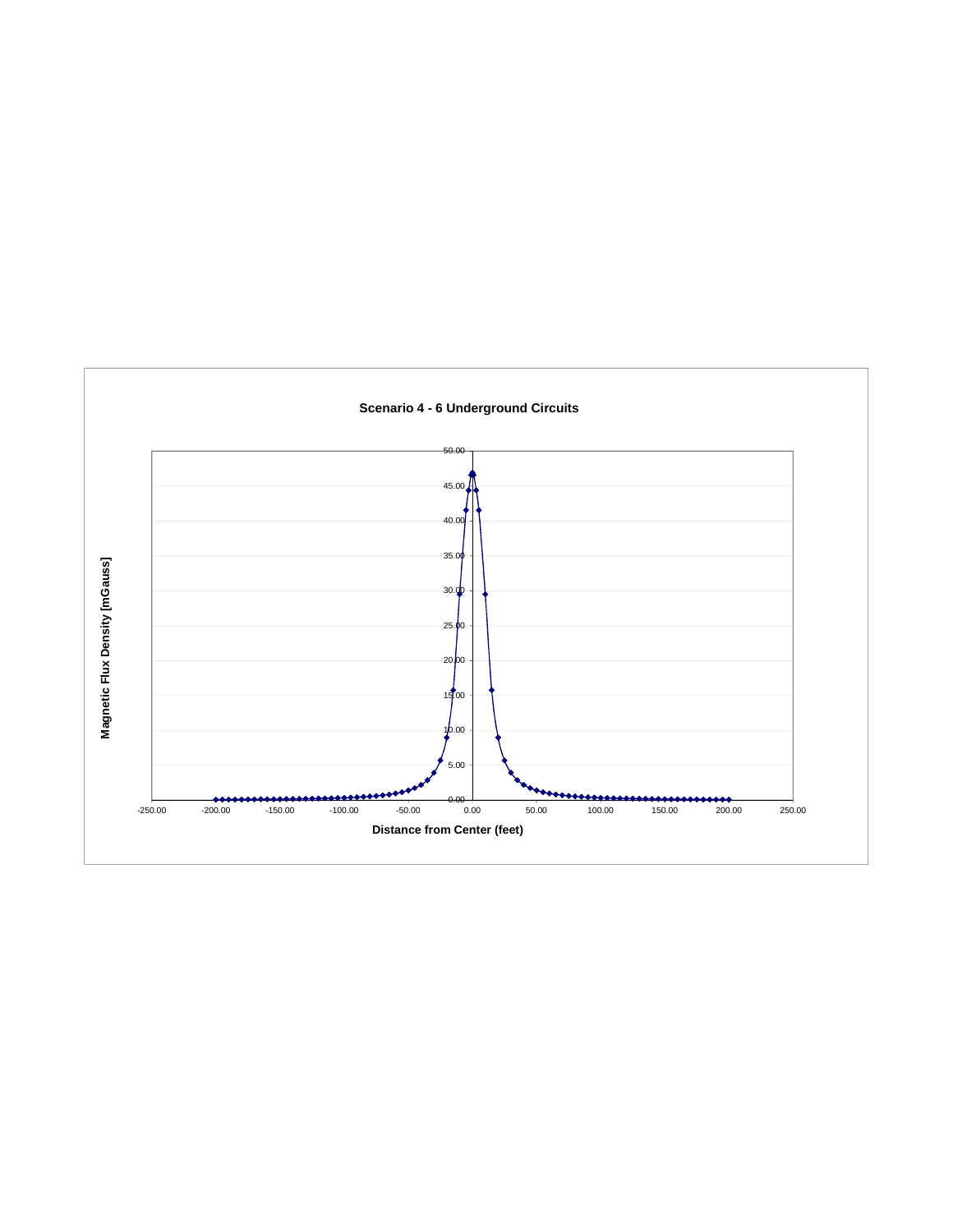**Appendix B – Reference Data**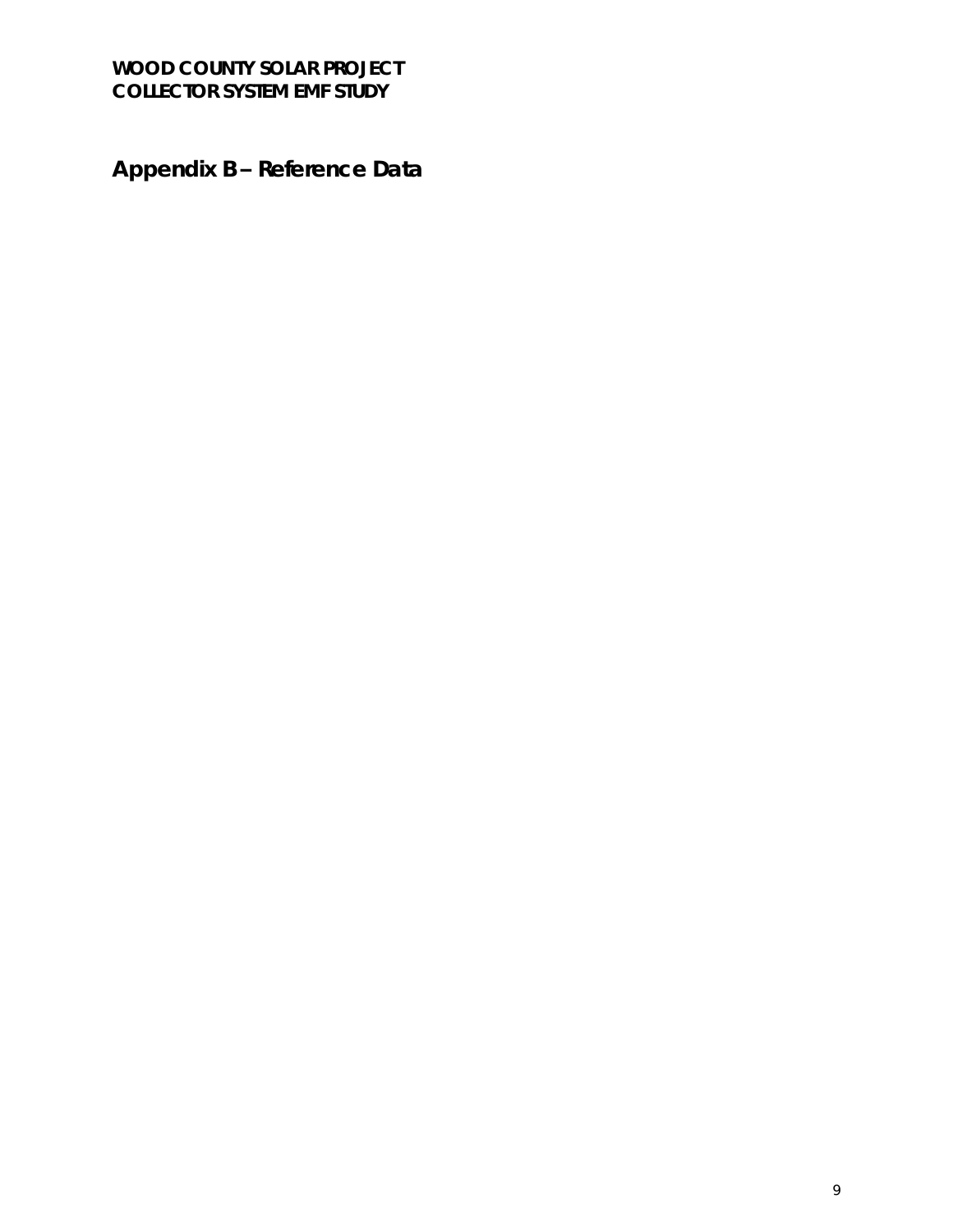### **B.1 SCREENSHOTS OF CABLE AMPACITY SCENARIOS – CYMCAP**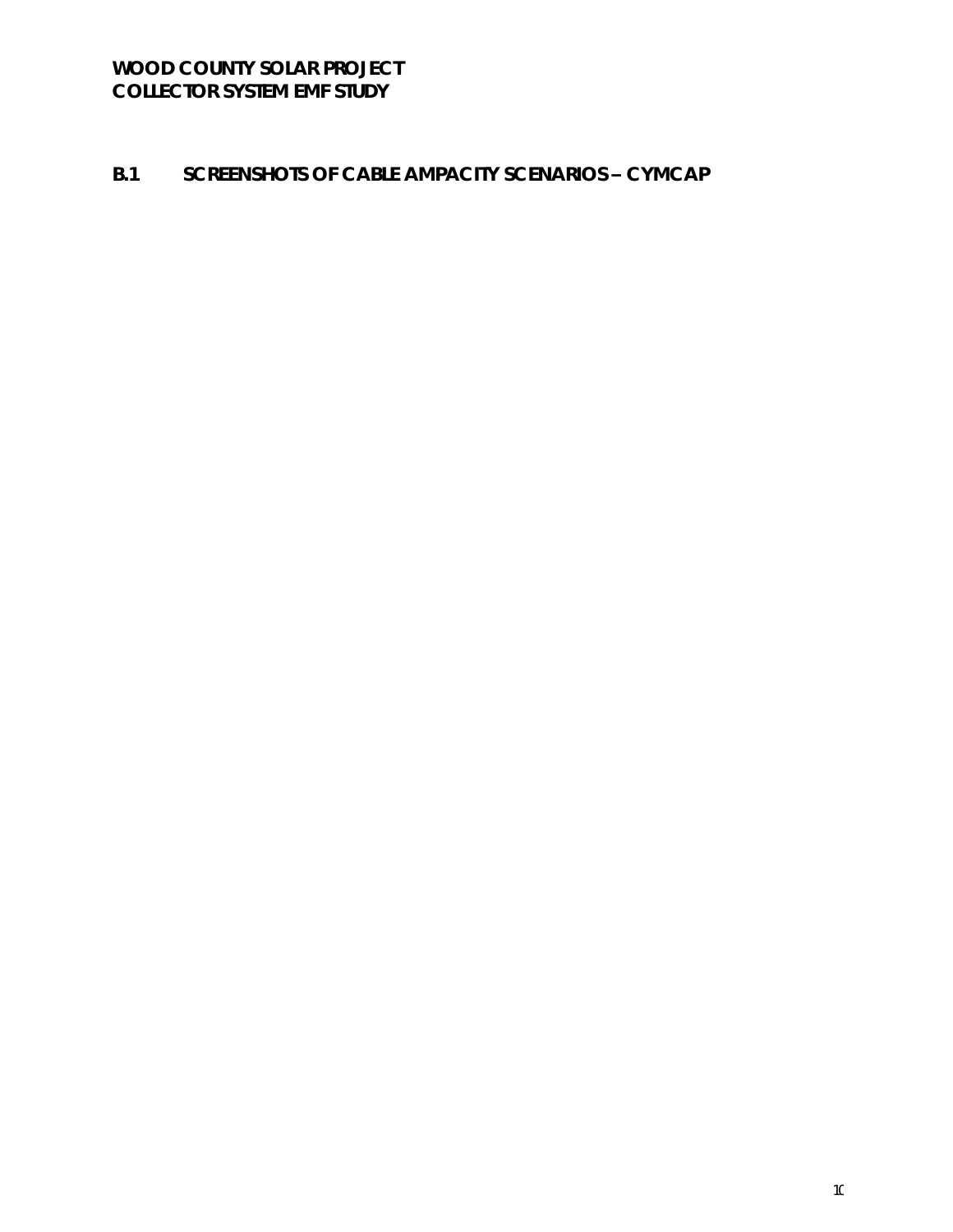| Installation Type: Directly Buried             |         |      |  |  |  |  |  |  |
|------------------------------------------------|---------|------|--|--|--|--|--|--|
| Ambient Soil Temperature at Installation Depth | °Cl     | 20.0 |  |  |  |  |  |  |
| Native Soil Thermal Resistivity                | [K.m/W] | 0.9  |  |  |  |  |  |  |
| Consider Non-Isothermal Earth Surface          |         | No   |  |  |  |  |  |  |
| Consider effect of soil dry out                |         | No   |  |  |  |  |  |  |

| <b>Results Summary</b> |              |             |           |             |                    |                      |                                              |      |                   |                 |
|------------------------|--------------|-------------|-----------|-------------|--------------------|----------------------|----------------------------------------------|------|-------------------|-----------------|
| Cable No.              | Cable ID     | Circuit No. | Feeder ID | Cable Phase | Cable<br>Frequency | Daily Load<br>Factor | X coordinate Y coordinate temperature<br>[m] | [m]  | Conductor<br>[°C] | Ampacity<br>ΙAΙ |
|                        | 1C-1000-AL-1 |             |           | А           | 60.0               | 1.0                  | $-0.03$                                      | 0.93 | 52.2              | 475.0           |
| $\hat{ }$              | 1C-1000-AL-1 |             |           | B           | 60.0               | 1.0                  | 0.03                                         | 0.93 | 52.2              | 475.0           |
|                        | 1C-1000-AL-1 |             |           | C           | 60.0               | 1.0                  | 0.0                                          | 0.88 | 52.0              | 475.0           |
|                        |              |             |           |             |                    |                      |                                              |      |                   |                 |

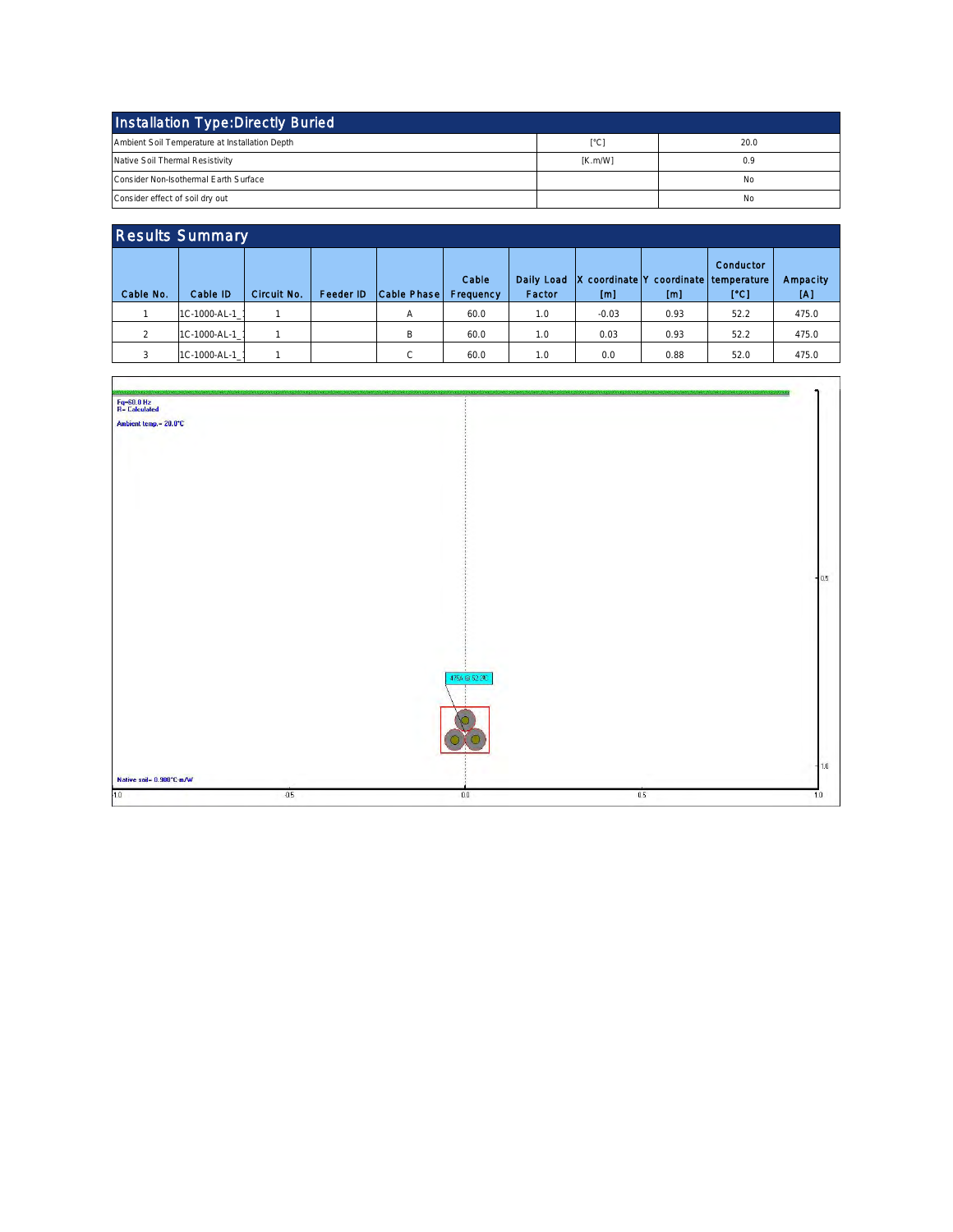| Installation Type: Directly Buried             |         |      |  |  |  |  |  |  |
|------------------------------------------------|---------|------|--|--|--|--|--|--|
| Ambient Soil Temperature at Installation Depth | °Cl     | 20.0 |  |  |  |  |  |  |
| Native Soil Thermal Resistivity                | [K.m/W] | 0.9  |  |  |  |  |  |  |
| Consider Non-Isothermal Earth Surface          |         | No   |  |  |  |  |  |  |
| Consider effect of soil dry out                |         | No   |  |  |  |  |  |  |

| <b>Results Summary</b> |              |                |                  |             |                    |                      |          |                                               |                   |                 |
|------------------------|--------------|----------------|------------------|-------------|--------------------|----------------------|----------|-----------------------------------------------|-------------------|-----------------|
| Cable No.              | Cable ID     | Circuit No.    | <b>Feeder ID</b> | Cable Phase | Cable<br>Frequency | Dally Load<br>Factor | x<br>[m] | coordinate lY coordinate I temperature<br>[m] | Conductor<br>[°C] | Ampacity<br>[A] |
|                        | 1C-1000-AL-1 | 1              |                  | А           | 60.0               | 1.0                  | $-0.03$  | 0.93                                          | 61.4              | 475.0           |
| 2                      | 1C-1000-AL-1 |                |                  | В           | 60.0               | 1.0                  | 0.03     | 0.93                                          | 62.1              | 475.0           |
| 3                      | 1C-1000-AL-1 | 1              |                  | C           | 60.0               | 1.0                  | 0.0      | 0.88                                          | 61.3              | 475.0           |
| $\overline{4}$         | 1C-1000-AL-1 | $\overline{2}$ |                  | A           | 60.0               | 1.0                  | 0.57     | 0.93                                          | 62.1              | 475.0           |
| 5                      | 1C-1000-AL-1 | $\overline{2}$ |                  | B           | 60.0               | 1.0                  | 0.63     | 0.93                                          | 61.4              | 475.0           |
| 6                      | 1C-1000-AL-1 | $\overline{2}$ |                  | C           | 60.0               | 1.0                  | 0.6      | 0.88                                          | 61.3              | 475.0           |
|                        |              |                |                  |             |                    |                      |          |                                               |                   |                 |

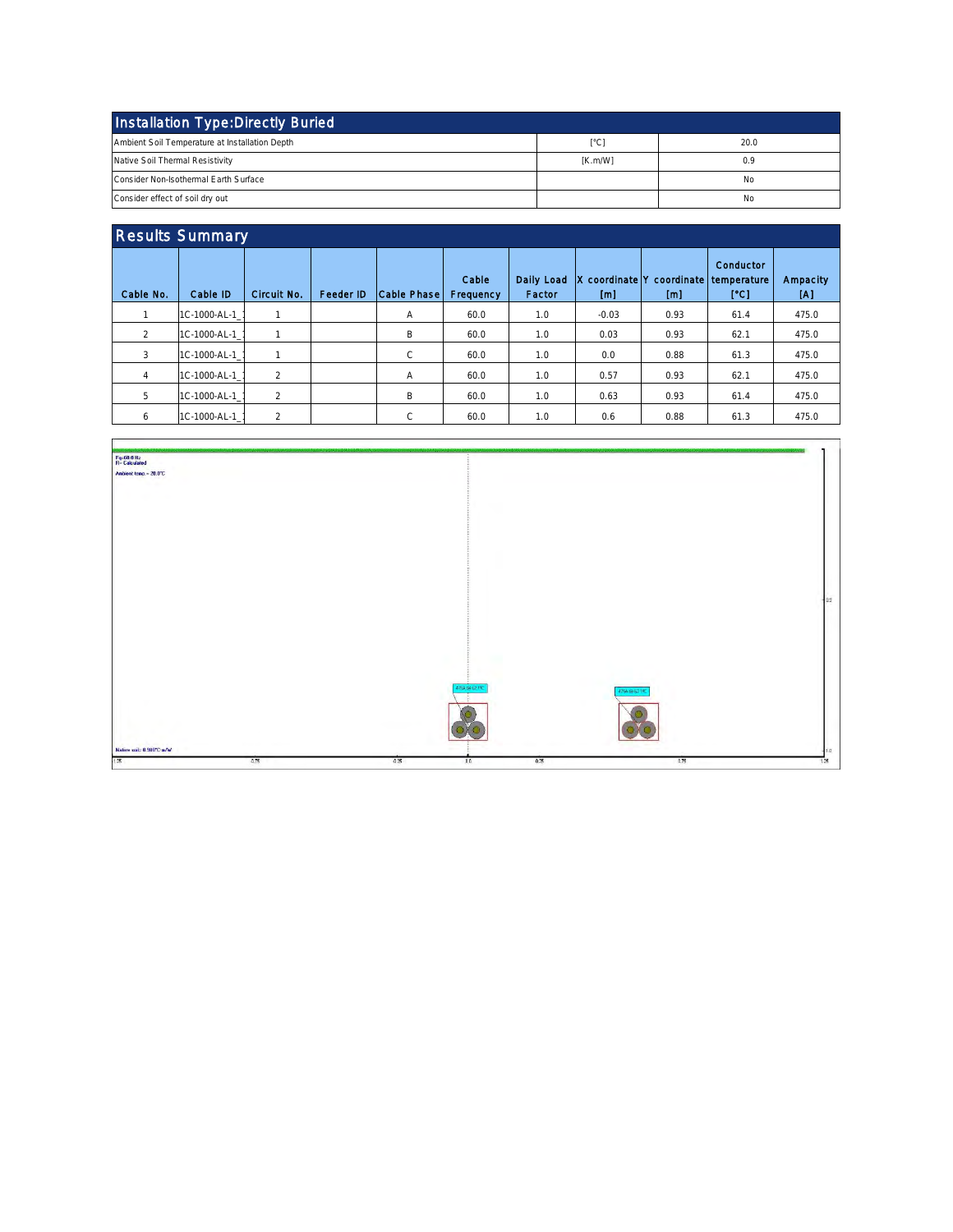| Installation Type: Directly Buried             |         |      |  |  |  |  |  |
|------------------------------------------------|---------|------|--|--|--|--|--|
| Ambient Soil Temperature at Installation Depth | ſ°Cl    | 20.0 |  |  |  |  |  |
| Native Soil Thermal Resistivity                | [K.m/W] | 0.9  |  |  |  |  |  |
| Consider Non-Isothermal Earth Surface          |         | No   |  |  |  |  |  |
| Consider effect of soil dry out                |         | No   |  |  |  |  |  |

| Conductor<br>Daily Load<br>Cable<br>X coordinate Y coordinate temperature<br>Cable No.<br>Circuit No.<br>Cable Phase<br>Cable ID<br>Feeder ID<br>Frequency<br>Factor<br>[°C]<br>[A]<br>[m]<br>[m]<br>1C-1000-AL-1<br>475.0<br>60.0<br>$-0.63$<br>0.93<br>1<br>А<br>1.0<br>66.5<br>$\overline{2}$<br>B<br>1C-1000-AL-1<br>$-0.57$<br>0.93<br>475.0<br>1<br>60.0<br>1.0<br>67.4<br>3<br>$\mathsf{C}$<br>1C-1000-AL-1<br>475.0<br>60.0<br>1.0<br>$-0.6$<br>0.88<br>66.3<br>1<br>$\overline{2}$<br>1C-1000-AL-1<br>60.0<br>$-0.03$<br>0.93<br>475.0<br>1.0<br>71.5<br>$\overline{4}$<br>А<br>5<br>$\overline{2}$<br>1C-1000-AL-1<br>B<br>475.0<br>60.0<br>0.03<br>0.93<br>71.5<br>1.0<br>$\overline{2}$<br>C<br>1C-1000-AL-1<br>60.0<br>0.88<br>70.8<br>475.0<br>6<br>1.0<br>0.0<br>3<br>7<br>1C-1000-AL-1<br>0.57<br>475.0<br>А<br>60.0<br>1.0<br>0.93<br>67.4<br>3<br>8<br>B<br>1C-1000-AL-1<br>475.0<br>60.0<br>1.0<br>0.63<br>0.93<br>66.5 | <b>Results Summary</b> |  |  |  |  |  |  |  |  |          |
|--------------------------------------------------------------------------------------------------------------------------------------------------------------------------------------------------------------------------------------------------------------------------------------------------------------------------------------------------------------------------------------------------------------------------------------------------------------------------------------------------------------------------------------------------------------------------------------------------------------------------------------------------------------------------------------------------------------------------------------------------------------------------------------------------------------------------------------------------------------------------------------------------------------------------------------------|------------------------|--|--|--|--|--|--|--|--|----------|
|                                                                                                                                                                                                                                                                                                                                                                                                                                                                                                                                                                                                                                                                                                                                                                                                                                                                                                                                            |                        |  |  |  |  |  |  |  |  | Ampacity |
|                                                                                                                                                                                                                                                                                                                                                                                                                                                                                                                                                                                                                                                                                                                                                                                                                                                                                                                                            |                        |  |  |  |  |  |  |  |  |          |
|                                                                                                                                                                                                                                                                                                                                                                                                                                                                                                                                                                                                                                                                                                                                                                                                                                                                                                                                            |                        |  |  |  |  |  |  |  |  |          |
|                                                                                                                                                                                                                                                                                                                                                                                                                                                                                                                                                                                                                                                                                                                                                                                                                                                                                                                                            |                        |  |  |  |  |  |  |  |  |          |
|                                                                                                                                                                                                                                                                                                                                                                                                                                                                                                                                                                                                                                                                                                                                                                                                                                                                                                                                            |                        |  |  |  |  |  |  |  |  |          |
|                                                                                                                                                                                                                                                                                                                                                                                                                                                                                                                                                                                                                                                                                                                                                                                                                                                                                                                                            |                        |  |  |  |  |  |  |  |  |          |
|                                                                                                                                                                                                                                                                                                                                                                                                                                                                                                                                                                                                                                                                                                                                                                                                                                                                                                                                            |                        |  |  |  |  |  |  |  |  |          |
|                                                                                                                                                                                                                                                                                                                                                                                                                                                                                                                                                                                                                                                                                                                                                                                                                                                                                                                                            |                        |  |  |  |  |  |  |  |  |          |
|                                                                                                                                                                                                                                                                                                                                                                                                                                                                                                                                                                                                                                                                                                                                                                                                                                                                                                                                            |                        |  |  |  |  |  |  |  |  |          |
| 3<br>9<br>C<br>1C-1000-AL-1<br>475.0<br>60.0<br>1.0<br>0.6<br>0.88<br>66.3                                                                                                                                                                                                                                                                                                                                                                                                                                                                                                                                                                                                                                                                                                                                                                                                                                                                 |                        |  |  |  |  |  |  |  |  |          |